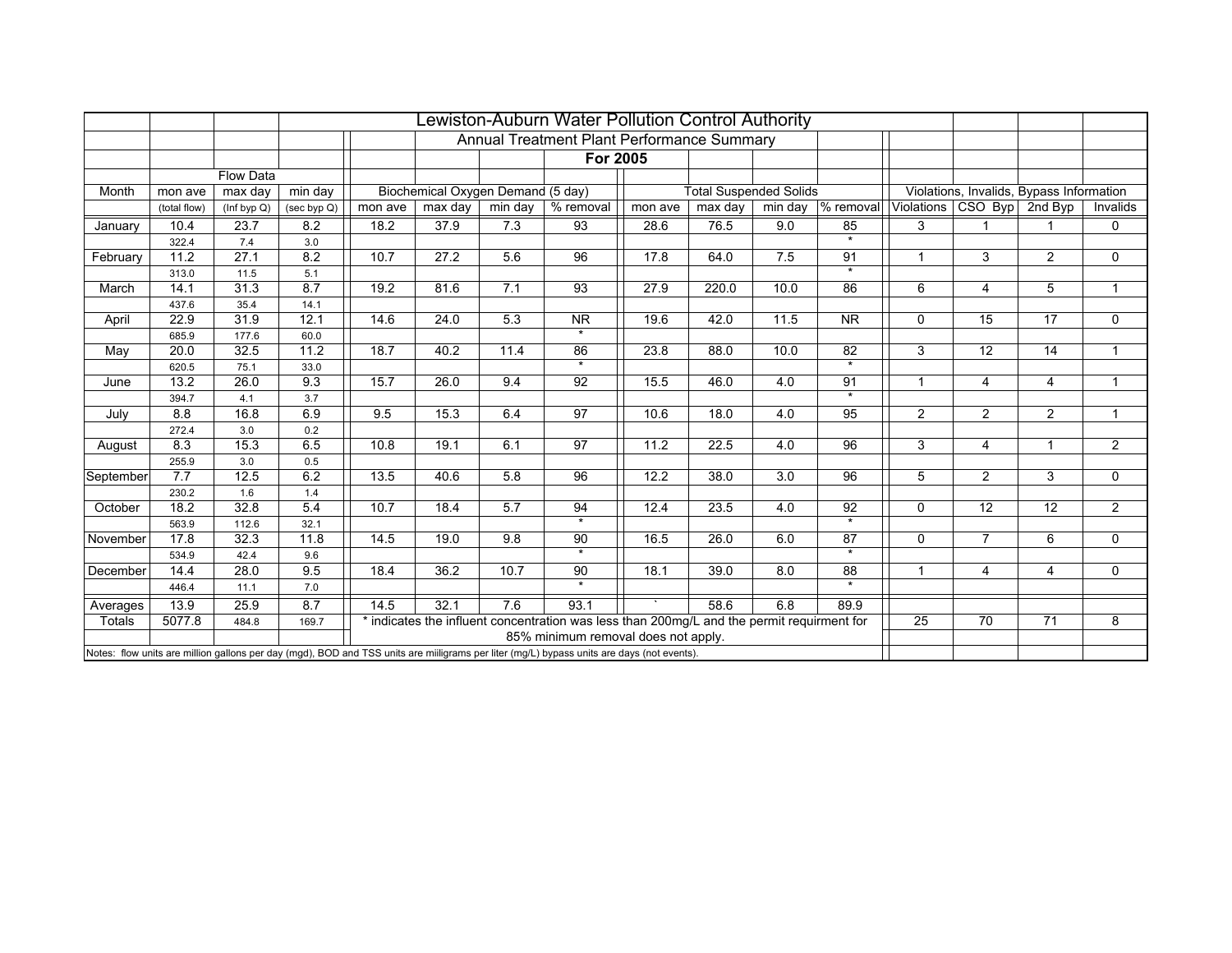|           |              |                  |             |         |                                   |         | Lewiston-Auburn Water Pollution Control Authority                                                                                          |                   |                               |      |                                      |                |                                          |                |                |
|-----------|--------------|------------------|-------------|---------|-----------------------------------|---------|--------------------------------------------------------------------------------------------------------------------------------------------|-------------------|-------------------------------|------|--------------------------------------|----------------|------------------------------------------|----------------|----------------|
|           |              |                  |             |         |                                   |         | Annual Treatment Plant Performance Summary                                                                                                 |                   |                               |      |                                      |                |                                          |                |                |
|           |              |                  |             |         |                                   |         | <b>For 2006</b>                                                                                                                            |                   |                               |      |                                      |                |                                          |                |                |
|           |              | <b>Flow Data</b> |             |         |                                   |         |                                                                                                                                            |                   |                               |      |                                      |                |                                          |                |                |
| Month     | mon ave      | max day          | min day     |         | Biochemical Oxygen Demand (5 day) |         |                                                                                                                                            |                   | <b>Total Suspended Solids</b> |      |                                      |                | Violations, Invalids, Bypass Information |                |                |
|           | (total flow) | (Inf byp Q)      | (sec byp Q) | mon ave | max day                           | min day | % removal                                                                                                                                  | mon ave           | max day                       |      | min day $\sqrt{\frac{9}{6}}$ removal |                | Violations CSO Byp                       | 2nd Byp        | Invalids       |
| January   | 15.1         | 31.2             | 10.5        | 26.3    | 55.0                              | 10.0    | $83*$                                                                                                                                      | 24.9              | 45.0                          | 8.0  | 84 *                                 | 3              | 3                                        | 5              | 0              |
|           | 469.0        | 26.4             | 10.1        |         |                                   |         |                                                                                                                                            |                   |                               |      | $\Phi$                               |                |                                          |                |                |
| February  | 13.0         | 28.9             | 8.5         | 21.2    | 46.6                              | 9.8     | 90                                                                                                                                         | 18.5              | 28.0                          | 10.5 | 88                                   | $\Omega$       | $\overline{2}$                           | $\overline{2}$ | $\mathbf 0$    |
|           | 363.5        | 15.0             | 7.3         |         |                                   |         |                                                                                                                                            |                   |                               |      | $\overline{\mathbf{r}}$              |                |                                          |                |                |
| March     | 9.6          | 16.6             | 7.9         | 12.8    | 35.9                              | 5.4     | 95                                                                                                                                         | $\overline{15.5}$ | 48.0                          | 6.0  | 92                                   |                | 1                                        | $\overline{a}$ |                |
|           | 299.0        | 0.3              | $0.8\,$     |         |                                   |         |                                                                                                                                            |                   |                               |      |                                      |                |                                          |                |                |
| April     | 11.3         | 24.7             | 8.2         | 19.5    | 96.1                              | 7.8     | 92                                                                                                                                         | 21.1              | 212.0                         | 6.0  | 86                                   | 3              | $\mathbf{1}$                             | $\overline{2}$ | 0              |
|           | 338.6        | 3.3              | 3.2         |         |                                   |         |                                                                                                                                            |                   |                               |      | $\overline{\cdot}$                   |                |                                          |                |                |
| May       | 16.7         | 30.1             | 9.3         | 23.2    | 114.0                             | 6.8     | 88                                                                                                                                         | 39.8              | 281.0                         | 4.0  | 72                                   | 22             | 10                                       | 11             | $\mathbf 0$    |
|           | 518.5        | 41.5             | 24.3        |         |                                   |         | $\star$                                                                                                                                    |                   |                               |      | $\star$                              |                |                                          |                |                |
| June      | 18.7         | 32.5             | 10.5        | 10.5    | 21.0                              | 5.2     | 93                                                                                                                                         | 11.2              | 26.0                          | 4.0  | 91                                   | $\overline{1}$ | 11                                       | $\overline{7}$ | 2              |
|           | 561.8        | 79.0             | 8.8         |         |                                   |         |                                                                                                                                            |                   |                               |      | $\overline{\mathbf{r}}$              |                |                                          |                |                |
| July      | 11.4         | 20.9             | 8.8         | 12.8    | 24.5                              | 7.1     | 94                                                                                                                                         | 12.5              | 34.0                          | 2.0  | 92                                   | $\Omega$       | 4                                        | $\Omega$       | $\overline{2}$ |
|           | 352.2        | 7.8              | 0.0         |         |                                   |         |                                                                                                                                            |                   |                               |      |                                      |                |                                          |                |                |
| August    | 9.2          | 13.5             | 7.4         | 15.3    | 25.0                              | 6.6     | 96                                                                                                                                         | 13.6              | 27.0                          | 7.0  | 94                                   | $\overline{1}$ | $\overline{2}$                           | $\mathbf 0$    | $\mathbf{1}$   |
|           | 286.5        | 0.03             | 0.0         |         |                                   |         |                                                                                                                                            |                   |                               |      |                                      |                |                                          |                |                |
| September | 8.6          | 13.4             | 7.0         | 14.4    | 26.2                              | 7.9     | 96                                                                                                                                         | 14.1              | 31.0                          | 5.0  | $\overline{95}$                      | $\overline{1}$ | 3                                        | $\Omega$       | $\overline{2}$ |
|           | 259.4        | 5.0              | 0.0         |         |                                   |         |                                                                                                                                            |                   |                               |      |                                      |                |                                          |                |                |
| October   | 13.9         | 32.0             | 6.2         | 18.8    | 29.6                              | 11.1    | 91                                                                                                                                         | 21.4              | 39.5                          | 12.0 | 87                                   | $\mathbf{0}$   | 5                                        | $\mathbf 0$    | $\mathbf 0$    |
|           | 430.1        | 37.5             | 0.0         |         |                                   |         |                                                                                                                                            |                   |                               |      | $\overline{\phantom{0}}$             |                |                                          |                |                |
| November  | 18.0         | 33.9             | 12.2        | 12.0    | 18.8                              | 7.3     | 93                                                                                                                                         | 18.0              | 27.0                          | 6.0  | 87                                   | 3              | $\overline{7}$                           | $\mathbf 0$    | $\mathbf 0$    |
|           | 541.3        | 45.0             | 0.0         |         |                                   |         | $\overline{\phantom{a}}$                                                                                                                   |                   |                               |      | $\overline{\ast}$                    |                |                                          |                |                |
| December  | 12.9         | 23.7             | 9.9         | 9.3     | 18.1                              | 5.4     | 95                                                                                                                                         | 12.4              | 25.5                          | 7.0  | 92                                   | $\Omega$       | $\overline{2}$                           | $\mathbf 0$    | $\mathbf 0$    |
|           | 398.5        | 4.5              | 0.0         |         |                                   |         | $\star$                                                                                                                                    |                   |                               |      | $\cdot$                              |                |                                          |                |                |
| Averages  | 13.2         | 25.1             | 8.9         | 16.3    | 42.6                              | 7.5     | 93.0                                                                                                                                       |                   | 68.7                          | 6.5  | 88.7                                 |                |                                          |                |                |
| Totals    | 4818.5       | 265.3            | 54.6        |         |                                   |         | * indicates the influent concentration was less than 200mg/L and the permit requirment for                                                 |                   |                               |      |                                      | 35             | 51                                       | 29             | 8              |
|           |              |                  |             |         |                                   |         | 85% minimum removal does not apply.                                                                                                        |                   |                               |      |                                      |                |                                          |                |                |
|           |              |                  |             |         |                                   |         | Notes: flow units are million gallons per day (mgd), BOD and TSS units are miiligrams per liter (mg/L) bypass units are days (not events). |                   |                               |      |                                      |                |                                          |                |                |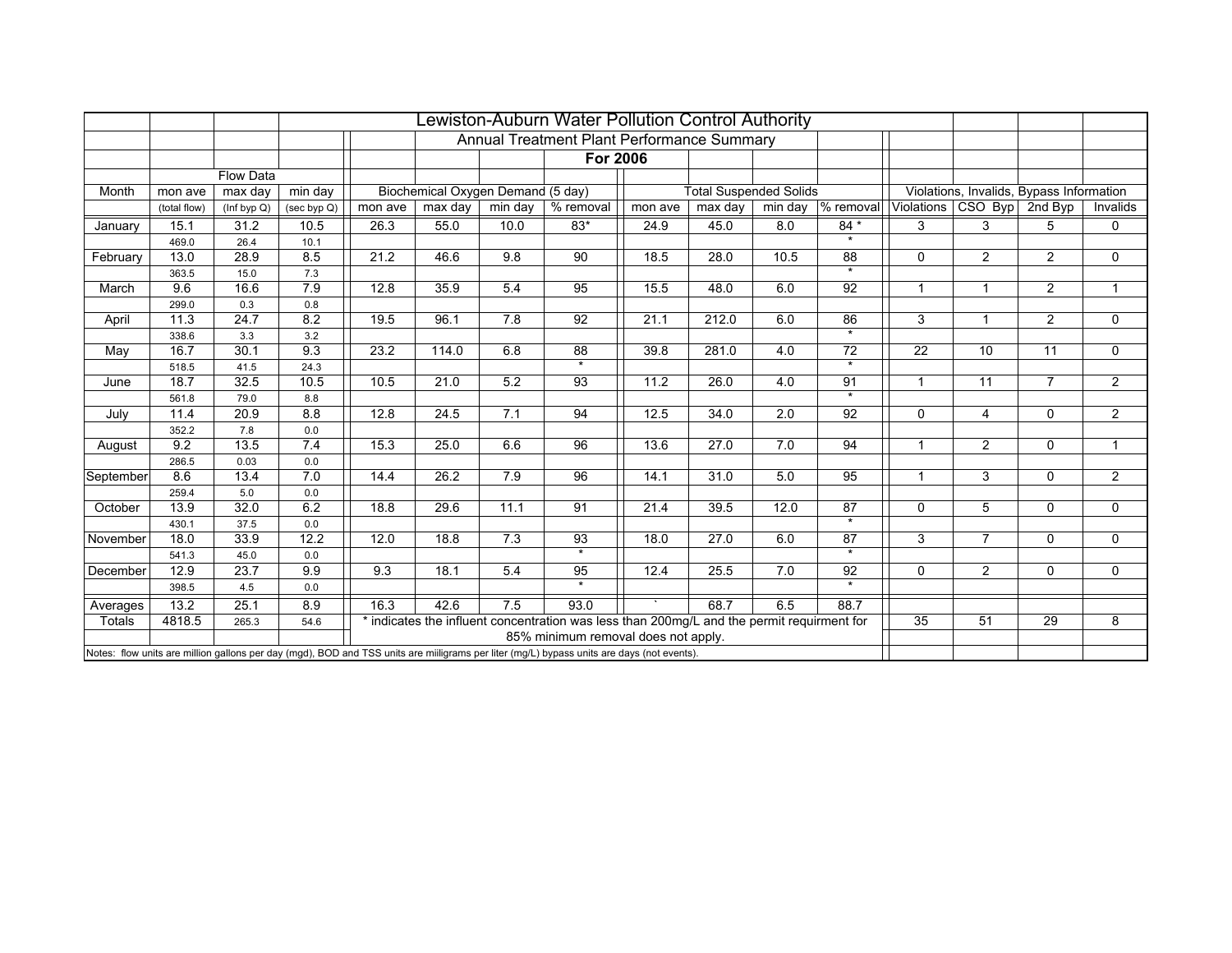|           |              |                  |             |         |                                   |         | ewiston-Auburn Water Pollution Control Authority                                                                                           |         |                               |      |                                |                |                            |                                          |              |
|-----------|--------------|------------------|-------------|---------|-----------------------------------|---------|--------------------------------------------------------------------------------------------------------------------------------------------|---------|-------------------------------|------|--------------------------------|----------------|----------------------------|------------------------------------------|--------------|
|           |              |                  |             |         |                                   |         | <b>Annual Treatment Plant Performance Summary</b>                                                                                          |         |                               |      |                                |                |                            |                                          |              |
|           |              |                  |             |         |                                   |         | <b>For 2007</b>                                                                                                                            |         |                               |      |                                |                |                            |                                          |              |
|           |              | <b>Flow Data</b> |             |         |                                   |         |                                                                                                                                            |         |                               |      |                                |                |                            |                                          |              |
| Month     | mon ave      | max day          | min day     |         | Biochemical Oxygen Demand (5 day) |         |                                                                                                                                            |         | <b>Total Suspended Solids</b> |      |                                |                |                            | Violations, Invalids, Bypass Information |              |
|           | (total flow) | (Inf byp Q)      | (sec byp Q) | mon ave | max day                           | min day | % removal                                                                                                                                  | mon ave | max day                       |      | min day $\sqrt{\ }$ removal    |                | Violations CSO Byp 2nd Byp |                                          | Invalids     |
| January   | 11.9         | 25.7             | 8.3         | 11.4    | 19.5                              | 6.1     | 96                                                                                                                                         | 10.8    | 18.5                          | 7.0  | 95                             | $\Omega$       |                            | 0                                        | 0            |
|           | 369.1        | 4.6              | 0.0         |         |                                   |         |                                                                                                                                            |         |                               |      |                                |                |                            |                                          |              |
| February  | 7.8          | 8.5              | 7.2         | 12.4    | 43.0                              | 6.7     | 97                                                                                                                                         | 11.6    | 20.0                          | 8.0  | 95                             | $\Omega$       | 0                          | $\Omega$                                 | 0            |
|           | 218.1        | 0.0              | 0.0         |         |                                   |         |                                                                                                                                            |         |                               |      |                                |                |                            |                                          |              |
| March     | 14.3         | 25.0             | 7.6         | 19.8    | 44.2                              | 8.8     | 92                                                                                                                                         | 16.0    | 29.5                          | 8.0  | 90                             | $\mathbf{1}$   | $\overline{2}$             | $\Omega$                                 | 0            |
|           | 442.7        | 1.4              | 0.0         |         |                                   |         |                                                                                                                                            |         |                               |      |                                | $**$           |                            |                                          |              |
| April     | 21.3         | 24.0             | 15.3        | 20.8    | 38.3                              | 9.8     | 82                                                                                                                                         | 24.4    | 57.0                          | 11.5 | 74                             | 5              | 6                          | $\mathbf 0$                              | 0            |
|           | 638.1        | 99.1             | 0.0         |         |                                   |         | $\overline{\ast}$                                                                                                                          |         |                               |      | $\overline{\cdot}$             | $**$           |                            |                                          |              |
| May       | 12.3         | 20.2             | 9.4         | 15.1    | 23.6                              | 7.7     | 93                                                                                                                                         | 15.9    | 38.0                          | 5.0  | 89                             | $\overline{4}$ | $\mathbf 0$                | $\mathbf 0$                              | 0            |
|           | 382.5        | 0.0              | 0.0         |         |                                   |         |                                                                                                                                            |         |                               |      |                                |                |                            |                                          |              |
| June      | 10.5         | 28.1             | 7.2         | 12.1    | 31.0                              | 5.4     | 96                                                                                                                                         | 12.0    | 30.5                          | 5.0  | 93                             | 2              | $\overline{2}$             | $\mathbf 0$                              | 0            |
|           | 313.5        | 0.4              | 0.0         |         |                                   |         |                                                                                                                                            |         |                               |      |                                |                |                            |                                          |              |
| July      | 8.0          | 12.7             | 6.7         | 16.7    | 24.9                              | 11.2    | 94                                                                                                                                         | 11.3    | 18.0                          | 3.0  | 95                             | $\mathbf{1}$   | $\overline{2}$             | $\mathbf 0$                              | 0            |
|           | 247.3        | 1.7              | 0.0         |         |                                   |         |                                                                                                                                            |         |                               |      |                                |                |                            |                                          |              |
| August    | 7.4          | 12.8             | 6.2         | 15.8    | 27.5                              | 8.9     | 96                                                                                                                                         | 14.7    | 28.0                          | 2.0  | 95                             | $\mathbf 0$    | $\overline{2}$             | $\mathbf 0$                              | $\mathbf{1}$ |
|           | 229.1        | 1.67             | 0.0         |         |                                   |         |                                                                                                                                            |         |                               |      |                                |                |                            |                                          |              |
| September | 7.1          | 12.0             | 5.4         | 16.3    | 31.0                              | 8.6     | 96                                                                                                                                         | 17.0    | 32.0                          | 4.0  | 93                             | 3              | 4                          | $\mathbf 0$                              | 0            |
|           | 213.6        | 6.0              | 0.0         |         |                                   |         |                                                                                                                                            |         |                               |      |                                |                |                            |                                          |              |
| October   | 9.1          | 26.3             | 6.2         | 16.3    | 51.3                              | 5.2     | 95                                                                                                                                         | 22.9    | 134.0                         | 3.0  | 90                             | 3              | $\overline{2}$             | $\mathbf{1}$                             | 0            |
|           | 281.9        | 12.3             | 5.1         |         |                                   |         |                                                                                                                                            |         |                               |      | $\overline{\phantom{0}}$       |                |                            |                                          |              |
| November  | 12.1         | 24.2             | 5.1         | 8.6     | 27.2                              | 4.7     | 96                                                                                                                                         | 11.5    | 24.0                          | 6.0  | 93                             | $\Omega$       | 5                          | $\Omega$                                 | 0            |
|           | 361.6        | 10.6             | 0.0         |         |                                   |         |                                                                                                                                            |         |                               |      | $\overline{\ast}$              |                |                            |                                          |              |
| December  | 9.1          | 15.2             | 7.1         | 8.3     | 13.7                              | 5.5     | 97                                                                                                                                         | 12.2    | 19.5                          | 7.0  | 94<br>$\overline{\phantom{a}}$ | $\mathbf{1}$   | 1                          | $\Omega$                                 | 0            |
|           | 283.3        | 4.4              | 0.0         |         |                                   |         | $\overline{\phantom{0}}$                                                                                                                   |         |                               |      |                                |                |                            |                                          |              |
| Averages  | 10.9         | 19.6             | 7.6         | 14.5    | 31.3                              | 7.4     | 94.2                                                                                                                                       |         | 37.4                          | 5.8  | 91.3                           |                |                            |                                          |              |
| Totals    | 3980.8       | 142.3            | 5.1         |         |                                   |         | * indicates the influent concentration was less than 200mg/L and the permit requirment for                                                 |         |                               |      |                                | 20             | 27                         | $\overline{1}$                           | $\mathbf{1}$ |
|           |              |                  |             |         |                                   |         | 85% minimum removal does not apply. ** indicates that one of the violations reported was for                                               |         |                               |      |                                |                |                            |                                          |              |
|           |              |                  |             |         |                                   |         | treating a monthly average flow above 14.2 mgd                                                                                             |         |                               |      |                                |                |                            |                                          |              |
|           |              |                  |             |         |                                   |         | Notes: flow units are million gallons per day (mgd), BOD and TSS units are milligrams per liter (mg/L) bypass units are days (not events). |         |                               |      |                                |                |                            |                                          |              |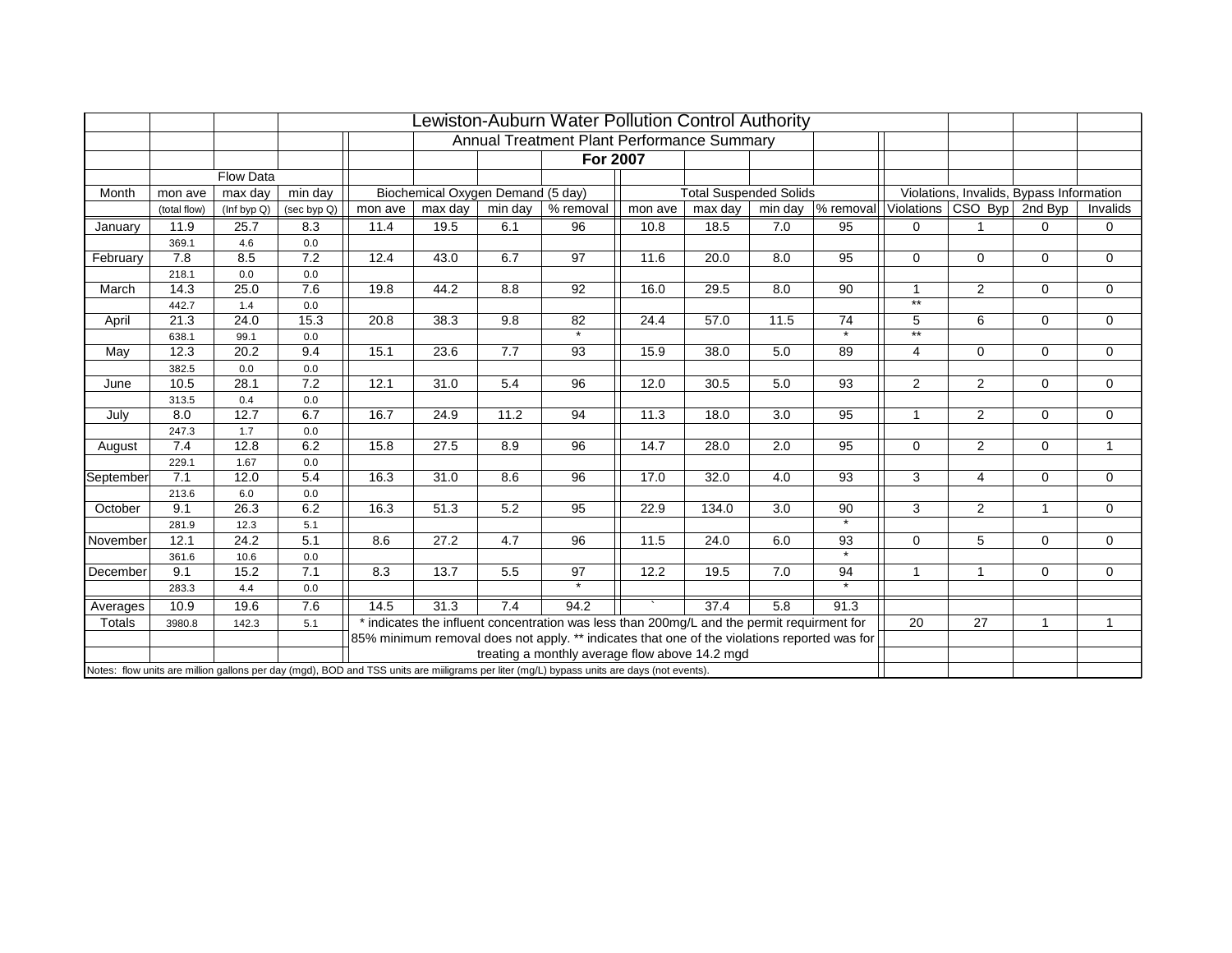|           |              |                  |             |         |                                   |                  | Lewiston-Auburn Water Pollution Control Authority                                                                                          |         |                               |         |             |                |                                          |              |              |
|-----------|--------------|------------------|-------------|---------|-----------------------------------|------------------|--------------------------------------------------------------------------------------------------------------------------------------------|---------|-------------------------------|---------|-------------|----------------|------------------------------------------|--------------|--------------|
|           |              |                  |             |         |                                   |                  | Annual Treatment Plant Performance Summary                                                                                                 |         |                               |         |             |                |                                          |              |              |
|           |              |                  |             |         |                                   |                  | <b>For 2008</b>                                                                                                                            |         |                               |         |             |                |                                          |              |              |
|           |              | <b>Flow Data</b> |             |         |                                   |                  |                                                                                                                                            |         |                               |         |             |                |                                          |              |              |
| Month     | mon ave      | max day          | min day     |         | Biochemical Oxygen Demand (5 day) |                  |                                                                                                                                            |         | <b>Total Suspended Solids</b> |         |             |                | Violations, Invalids, Bypass Information |              |              |
|           | (total flow) | (Inf byp Q)      | (sec byp Q) | mon ave | max day                           | min day          | % removal                                                                                                                                  | mon ave | max day                       | min day | $%$ removal |                | Violations   CSO Byp                     | 2nd Byp      | Invalids     |
| January   | 11.6         | 22.8             | 8.7         | 13.4    | 19.2                              | 7.7              | 94                                                                                                                                         | 20.7    | 30.0                          | 9.0     | 88.0 *      | $\Omega$       |                                          | 0            | 0            |
|           | 360.3        | 1.0              | 0.0         |         |                                   |                  |                                                                                                                                            |         |                               |         |             |                |                                          |              |              |
| February  | 13.6         | 28.8             | 9.3         | 16.3    | 44.8                              | 10.7             | 92                                                                                                                                         | 22.7    | 42.0                          | 12.0    | $85.0*$     | $\Omega$       | $\overline{2}$                           | $\Omega$     | $\mathbf 0$  |
|           | 393.2        | 0.8              | 0.0         |         |                                   |                  |                                                                                                                                            |         |                               |         |             |                |                                          |              |              |
| March     | 18.1         | 28.1             | 10.5        | 14.6    | 32.3                              | 7.9              | $90.0*$                                                                                                                                    | 17.3    | 30.0                          | 9.0     | $86.0*$     | $1**$          | $\overline{2}$                           | $\Omega$     | $\mathbf 0$  |
|           | 560.1        | 18.3             | 0.0         |         |                                   |                  |                                                                                                                                            |         |                               |         |             |                |                                          |              |              |
| April     | 20.2         | 33.0             | 10.4        | 16.4    | 35.9                              | 7.7              | $88.0*$                                                                                                                                    | 18.3    | 34.0                          | 10.0    | $85.0*$     | $1***$         | 3                                        | $\Omega$     | $\mathbf 0$  |
|           | 607.1        | 59.6             | 0.0         |         |                                   |                  |                                                                                                                                            |         |                               |         |             |                |                                          |              |              |
| May       | 11.2         | 23.7             | 7.4         | 11.5    | 19.3                              | 4.7              | 95                                                                                                                                         | 20.5    | 49.0                          | 6.7     | $89.0*$     | $\Omega$       | 0                                        | $\mathbf 0$  | $\mathbf 0$  |
|           | 346.2        | 0.0              | 0.0         |         |                                   |                  |                                                                                                                                            |         |                               |         |             |                |                                          |              |              |
| June      | 8.3          | 13.1             | 6.7         | 12.8    | 21.8                              | 6.8              | 96                                                                                                                                         | 17.0    | 32.0                          | 7.0     | 94          | $\mathbf 0$    | 3                                        | $\mathbf 0$  | 0            |
|           | 249.9        | 3.1              | 0.0         |         |                                   |                  |                                                                                                                                            |         |                               |         |             |                |                                          |              |              |
| July      | 8.9          | 26.6             | 6.2         | 12.1    | 23.7                              | 6.0              | 96                                                                                                                                         | 12.2    | 28.5                          | 4.0     | 96          | $\mathbf 0$    | 6                                        | $\mathbf 0$  | $\mathbf 0$  |
|           | 277.5        | 11.1             | $0.0\,$     |         |                                   |                  |                                                                                                                                            |         |                               |         |             |                |                                          |              |              |
| August    | 14.3         | 32.7             | 7.3         | 14.4    | 22.8                              | 10.0             | $93.0*$                                                                                                                                    | 14.3    | 25.0                          | 4.0     | $92.0*$     | $\mathbf 0$    | $\overline{4}$                           | $\mathbf 0$  | $\mathbf{1}$ |
|           | 443.7        | 45.30            | 0.0         |         |                                   |                  |                                                                                                                                            |         |                               |         |             |                |                                          |              |              |
| September | 14.3         | 32.7             | 7.4         | 14.5    | 27.9                              | 9.8              | 94                                                                                                                                         | 22.0    | 43.0                          | 4.0     | $87.0*$     | $\overline{1}$ | $\overline{4}$                           | $\Omega$     | $\mathbf 0$  |
|           | 429.4        | 64.0             | 0.0         |         |                                   |                  |                                                                                                                                            |         |                               |         |             |                |                                          |              |              |
| October   | 12.3         | 21.2             | 8.7         | 12.7    | 18.7                              | 6.8              | 94                                                                                                                                         | 16.1    | 25.0                          | 8.0     | $90.0*$     | $\overline{1}$ | 3                                        | $\mathbf{0}$ | $\mathbf 0$  |
|           | 380.8        | 14.1             | 0.0         |         |                                   |                  |                                                                                                                                            |         |                               |         |             |                |                                          |              |              |
| November  | 16.4         | 32.5             | 10.0        | 16.2    | 27.3                              | $\overline{9.8}$ | $91.3*$                                                                                                                                    | 17.9    | 37.0                          | 7.0     | $86.4*$     | $\mathbf{0}$   | $\overline{5}$                           | $\mathbf{0}$ | $\mathbf 0$  |
|           | 492.8        | 66.7             | 0.0         |         |                                   |                  |                                                                                                                                            |         |                               |         |             |                | $\mathbf{1}$                             |              |              |
| December  | 14.8         | 27.3             | 10.9        | 23.3    | 45.1                              | 13.0             | 86.0*                                                                                                                                      | 22.0    | 41.0                          | 10.0    | $83.0*$     | $\Omega$       |                                          | $\mathbf 0$  | $\mathbf 0$  |
|           | 460.2        | 8.3              | 0.0         |         |                                   |                  |                                                                                                                                            |         |                               |         |             |                |                                          |              |              |
| Averages  | 13.7         | 26.9             | 8.6         | 14.9    | 28.2                              | 8.4              | 94.4                                                                                                                                       | 18.4    | 34.7                          | 7.6     | 95.0        |                |                                          |              |              |
| Totals    | 5001.2       | 292.3            | 0.0         |         |                                   |                  | * indicates the influent concentration was less than 200mg/L and the permit requirment for                                                 |         |                               |         |             | $\overline{4}$ | 34                                       | $\mathbf 0$  | $\mathbf{1}$ |
|           |              |                  |             |         |                                   |                  | 85% minimum removal does not apply. ** indicates that one of the violations reported was for                                               |         |                               |         |             |                |                                          |              |              |
|           |              |                  |             |         |                                   |                  | treating a monthly average flow above 14.2 mgd                                                                                             |         |                               |         |             |                |                                          |              |              |
|           |              |                  |             |         |                                   |                  | Notes: flow units are million gallons per day (mgd), BOD and TSS units are milligrams per liter (mg/L) bypass units are days (not events). |         |                               |         |             |                |                                          |              |              |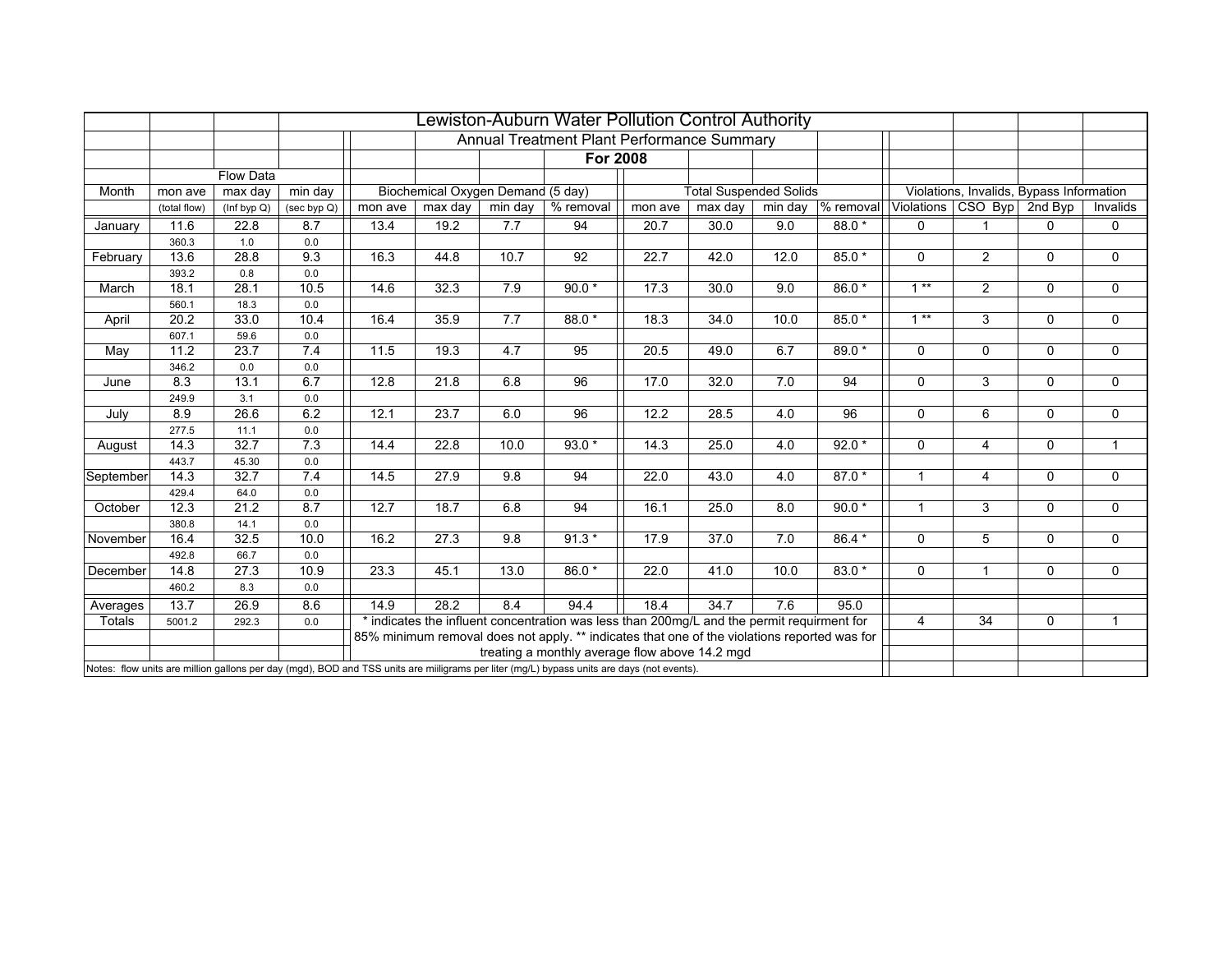|           |              |                  |                  |         |                                   |                | Lewiston-Auburn Water Pollution Control Authority                                                                                          |         |                               |                |           |                |                                          |                |                |
|-----------|--------------|------------------|------------------|---------|-----------------------------------|----------------|--------------------------------------------------------------------------------------------------------------------------------------------|---------|-------------------------------|----------------|-----------|----------------|------------------------------------------|----------------|----------------|
|           |              |                  |                  |         |                                   |                | Annual Treatment Plant Performance Summary                                                                                                 |         |                               |                |           |                |                                          |                |                |
|           |              |                  |                  |         |                                   |                | For 2009                                                                                                                                   |         |                               |                |           |                |                                          |                |                |
|           |              | <b>Flow Data</b> |                  |         |                                   |                |                                                                                                                                            |         |                               |                |           |                |                                          |                |                |
| Month     | mon ave      | max day          | min day          |         | Biochemical Oxygen Demand (5 day) |                |                                                                                                                                            |         | <b>Total Suspended Solids</b> |                |           |                | Violations, Invalids, Bypass Information |                |                |
|           | (total flow) | (Inf byp Q)      | (sec byp Q)      | mon ave | max day                           | min day        | % removal                                                                                                                                  | mon ave | max day                       | min day        | % removal |                | Violations   CSO Byp                     | 2nd Byp        | Invalids       |
| January   | 8.6          | 10.4             | 7.4              | 16      | 21                                | 12             | 94                                                                                                                                         | 15      | 21                            | 10             | $*(92)$   | $\Omega$       | 0                                        | $\Omega$       | 3              |
|           | 265.1        | 0.0              | 0.0              |         |                                   |                |                                                                                                                                            |         |                               |                |           |                |                                          |                |                |
| February  | 9.5          | 21.5             | 7.3              | 14      | 25                                | $\overline{7}$ | 95                                                                                                                                         | 15      | 36                            | 8              | $\star$   | 1              | 2                                        | $\mathbf 0$    | 0              |
|           | 266.3        | 9.7              | $0.0\,$          |         |                                   |                |                                                                                                                                            |         |                               |                |           |                |                                          |                |                |
| March     | 17.6         | 29.9             | 9.7              | 18      | 29                                | $\overline{7}$ | $\star$                                                                                                                                    | 21      | 41                            | 9              | $\star$   | $\Omega$       | 4                                        | $\mathbf 0$    | $\mathbf 0$    |
|           | 544.3        | 38.9             | 0.0              |         |                                   |                |                                                                                                                                            |         |                               |                |           |                |                                          |                |                |
| April     | 17.4         | 30.4             | 10.6             | 19      | 40                                | 10             | $*(87)$                                                                                                                                    | 20      | 43                            | 11             | $*(84)$   | 3              | 3                                        | $\mathbf 0$    | $\overline{4}$ |
|           | 521.3        | 46.3             | 0.0              |         |                                   |                |                                                                                                                                            |         |                               |                |           |                |                                          |                |                |
| May       | 11.2         | 20.8             | 8.2              | 10      | 30                                | $\overline{4}$ | 96                                                                                                                                         | 12      | 26                            | 5              | $*(94)$   | $\Omega$       | $\overline{2}$                           | $\mathbf 0$    | $\mathbf 0$    |
|           | 347.7        | 6.7              | 0.0              |         |                                   |                |                                                                                                                                            |         |                               |                |           |                |                                          |                |                |
| June      | 14.6         | 31.8             | $\overline{7.7}$ | 12      | 18                                | 8              | $*(94)$                                                                                                                                    | 15      | 32                            | $\overline{7}$ | $*(91)$   | $\mathbf 0$    | 5                                        | $\mathbf 0$    | $\mathbf 0$    |
|           | 439.5        | 31.2             | 0.0              |         |                                   |                |                                                                                                                                            |         |                               |                |           |                |                                          |                |                |
| July      | 16.9         | 28.6             | 10.1             | 16      | 32                                | 8              | $*(88)$                                                                                                                                    | 14      | 25                            | 8              | $*(88)$   | $\mathbf 0$    | 8                                        | $\mathbf 0$    | 0              |
|           | 525.3        | 30.8             | 0.0              |         |                                   |                |                                                                                                                                            |         |                               |                |           |                |                                          |                |                |
| August    | 11.1         | 22.8             | 8.2              | 16      | 54                                | 4              | 93                                                                                                                                         | 13      | 32                            | $\overline{4}$ | 93        | $\overline{1}$ | 3                                        | $\mathbf 0$    | $\mathbf{1}$   |
|           | 346.9        | 4.10             | 0.0              |         |                                   |                |                                                                                                                                            |         |                               |                |           |                |                                          |                |                |
| September | 7.9          | 13.1             | 6.3              | 8       | 25                                | 4              | 98                                                                                                                                         | 11      | 26                            | $\mathbf{1}$   | 96        | $\Omega$       | $\mathbf 0$                              | $\mathbf 0$    | $\mathbf 0$    |
|           | 236.6        | 0.0              | 0.0              |         |                                   |                |                                                                                                                                            |         |                               |                |           |                |                                          |                |                |
| October   | 10.7         | 27.6             | 7.0              | 10      | 25                                | 5              | 96                                                                                                                                         | 13      | 28                            | $\overline{2}$ | $*$ (93)  | 0              | 3                                        | $\overline{0}$ | $\mathbf 0$    |
|           | 333.0        | 7.4              | 0.0              |         |                                   |                |                                                                                                                                            |         |                               |                |           |                |                                          |                |                |
| November  | 12.9         | 26.9             | 7.9              | 11      | 27                                | $\overline{4}$ | 95                                                                                                                                         | 13      | $\overline{31}$               | 5              | $*$ (93)  | $\Omega$       | $\overline{4}$                           | $\mathbf{0}$   | $\Omega$       |
|           | 387.5        | 21.4             | 0.0              |         |                                   |                |                                                                                                                                            |         |                               |                |           |                |                                          |                |                |
| December  | 13.5         | 28.4             | 8.4              | 9       | 22                                | 3              | $*(94)$                                                                                                                                    | 11      | $\overline{21}$               | 6              | $*(92)$   | $\Omega$       | 3                                        | $\mathbf 0$    | $\mathbf 0$    |
|           | 417.7        | 16.0             | 0.0              |         |                                   |                |                                                                                                                                            |         |                               |                |           |                |                                          |                |                |
| Averages  | 12.7         | 24.4             | 8.2              | 13.3    | 29.0                              | 6.4            | 95.3                                                                                                                                       | 14.4    | 30.2                          | 6.3            | 94.5      |                |                                          |                |                |
| Totals    | 4631.2       | 212.5            | 0.0              |         |                                   |                | * indicates the influent concentration was less than 200mg/L and the permit requirment for                                                 |         |                               |                |           | 5              | 37                                       | $\mathbf 0$    | 8              |
|           |              |                  |                  |         |                                   |                | 85% minimum removal does not apply. ** indicates that one of the violations reported was for                                               |         |                               |                |           |                |                                          |                |                |
|           |              |                  |                  |         |                                   |                | treating a monthly average flow above 14.2 mgd                                                                                             |         |                               |                |           |                |                                          |                |                |
|           |              |                  |                  |         |                                   |                | Notes: flow units are million gallons per day (mgd), BOD and TSS units are milligrams per liter (mg/L) bypass units are days (not events). |         |                               |                |           |                |                                          |                |                |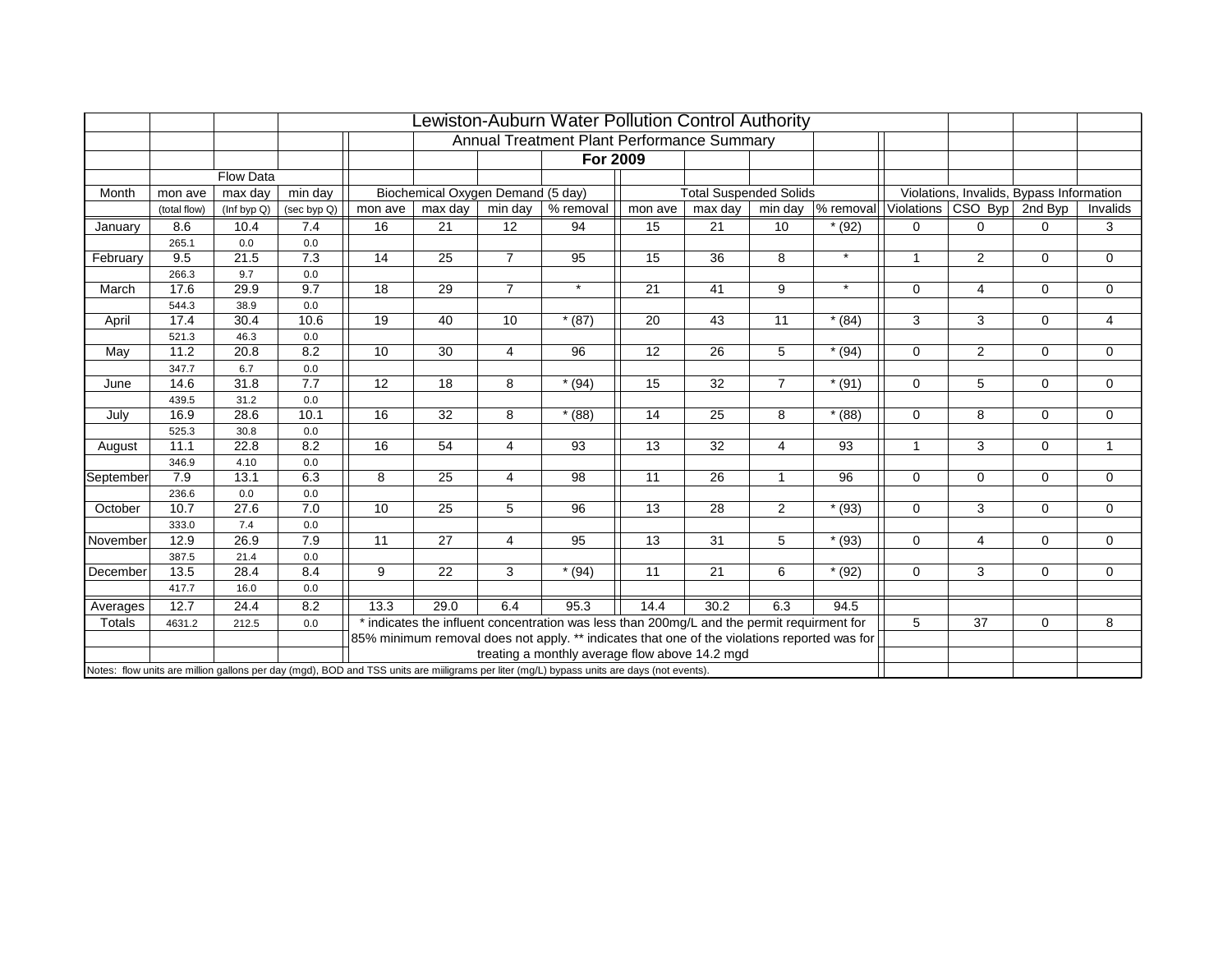|          |              |                  |             |         |                                   |                | Lewiston-Auburn Water Pollution Control Authority                                                                                                                                                                  |         |                               |                |             |                |                                          |             |              |
|----------|--------------|------------------|-------------|---------|-----------------------------------|----------------|--------------------------------------------------------------------------------------------------------------------------------------------------------------------------------------------------------------------|---------|-------------------------------|----------------|-------------|----------------|------------------------------------------|-------------|--------------|
|          |              |                  |             |         |                                   |                | Annual Treatment Plant Performance Summary                                                                                                                                                                         |         |                               |                |             |                |                                          |             |              |
|          |              |                  |             |         |                                   |                | For 2010                                                                                                                                                                                                           |         |                               |                |             |                |                                          |             |              |
|          |              | <b>Flow Data</b> |             |         |                                   |                |                                                                                                                                                                                                                    |         |                               |                |             |                |                                          |             |              |
| Month    | mon ave      | max day          | min day     |         | Biochemical Oxygen Demand (5 day) |                |                                                                                                                                                                                                                    |         | <b>Total Suspended Solids</b> |                |             |                | Violations, Invalids, Bypass Information |             |              |
|          | (total flow) | (Inf byp Q)      | (sec byp Q) | mon ave | max day                           | min day        | % removal                                                                                                                                                                                                          | mon ave | max day                       | min day        | $%$ removal |                | Violations CSO Byp                       | 2nd Byp     | Invalids     |
| Jan      | 11.3         | 28.3             | 7.7         | 11      | 23                                | 3              | 95                                                                                                                                                                                                                 | 10      | 34                            | 4              | $92*$       | $\Omega$       | 2                                        | 0           | 0            |
|          | 350.4        | 16.6             | 0.0         |         |                                   |                |                                                                                                                                                                                                                    |         |                               |                |             |                |                                          |             |              |
| Feb      | 12.2         | 33.7             | 7.8         | 15      | 55                                | 6              | 94                                                                                                                                                                                                                 | 15      | 40                            | 4              | $90*$       | $\overline{2}$ | 5                                        | 0           | $\mathbf{1}$ |
|          | 340.7        | 40.6             | 0.0         |         |                                   |                |                                                                                                                                                                                                                    |         |                               |                |             |                |                                          |             |              |
| Mar      | 17.8         | 32.7             | 10.5        | 10      | 32                                | 4              | 92                                                                                                                                                                                                                 | 11      | 21                            | 6              | 89*         | $\mathbf 0$    | 6                                        | 0           | 2            |
|          | 552.2        | 28.9             | 0.0         |         |                                   |                |                                                                                                                                                                                                                    |         |                               |                |             |                |                                          |             |              |
| Apr      | 12.7         | 30.9             | 8.4         | 13      | 30                                | $\overline{7}$ | 94                                                                                                                                                                                                                 | 13      | 26                            | $\overline{4}$ | $91*$       | $\mathbf 0$    | $\mathbf{1}$                             | $\mathbf 0$ | $\mathbf 0$  |
|          | 381.6        | 1.5              | 0.0         |         |                                   |                |                                                                                                                                                                                                                    |         |                               |                |             |                |                                          |             |              |
| May      | 8.0          | 13.5             | 6.2         | 14      | 46                                | 5              | 95                                                                                                                                                                                                                 | 17      | 41                            | 6              | 92          | $\Omega$       | $\Omega$                                 | $\mathbf 0$ | $\mathbf 0$  |
|          | 248.6        | 0.0              | 0.0         |         |                                   |                |                                                                                                                                                                                                                    |         |                               |                |             |                |                                          |             |              |
| June     | 8.7          | 15.6             | 5.4         | 23      | 105                               | 10             | 92                                                                                                                                                                                                                 | 19      | 44                            | 10             | 92          | 3              | 8                                        | $\mathbf 0$ | $\mathbf 0$  |
|          | 261.7        | 5.0              | 0.0         |         |                                   |                |                                                                                                                                                                                                                    |         |                               |                |             |                |                                          |             |              |
| July     | 8.3          | 13.6             | 5.8         | 18      | 75                                | 8              | 95                                                                                                                                                                                                                 | 14      | 32                            | 5              | 94          | $\overline{2}$ | 5                                        | $\mathbf 0$ | $\mathbf 0$  |
|          | 256.3        | 6.2              | 0.0         |         |                                   |                |                                                                                                                                                                                                                    |         |                               |                |             |                |                                          |             |              |
| Aug      | 7.2          | 15.9             | 5.6         | 14      | 32                                | $\overline{7}$ | 96                                                                                                                                                                                                                 | 12      | 26                            | 6              | 95          | $\mathbf 0$    | 3                                        | $\mathbf 0$ | $\mathbf{1}$ |
|          | 221.7<br>8.2 | 2.00<br>14.0     | 0.0<br>6.2  | 11      | 23                                |                | 96                                                                                                                                                                                                                 | 10      | 30                            |                | 95          | $\mathbf 1$    |                                          |             |              |
| Sept     | 246.4        | 6.8              | 0.0         |         |                                   | 6              |                                                                                                                                                                                                                    |         |                               | 4              |             |                | 6                                        | $\mathbf 0$ | $\mathbf 0$  |
| Oct      | 11.6         | 26.5             | 7.1         | 20      | 44                                | 12             | 91                                                                                                                                                                                                                 | 17      | 37                            | 8              | 89*         | $\mathbf 0$    | 6                                        | $\mathbf 0$ | $\mathbf 0$  |
|          | 359.9        | 13.0             | 0.0         |         |                                   |                |                                                                                                                                                                                                                    |         |                               |                |             |                |                                          |             |              |
| Nov      | 13.8         | 25.6             | 9.7         | 21      | 35                                | 14             | $87*$                                                                                                                                                                                                              | 20      | 41                            | 13             | $84*$       | $\mathbf{1}$   | $\overline{4}$                           | $\mathbf 0$ | $\mathbf 0$  |
|          | 413.9        | 8.7              | 0.0         |         |                                   |                |                                                                                                                                                                                                                    |         |                               |                |             |                |                                          |             |              |
| Dec      | 14.0         | 32.1             | 8.6         | 17      | 28                                | 9              | 89*                                                                                                                                                                                                                | 16      | 36                            | 5              | 86*         | $\mathbf 0$    | 5                                        | $\mathbf 0$ | $\mathbf{1}$ |
|          | 432.9        | 27.8             | 0.0         |         |                                   |                |                                                                                                                                                                                                                    |         |                               |                |             |                |                                          |             |              |
| Averages | 11.2         | 23.5             | 7.4         | 15.6    | 44.0                              | 7.6            | 94.0                                                                                                                                                                                                               | 14.5    | 34.0                          | 6.3            | 93.6        |                |                                          |             |              |
| Totals   | 4066.3       | 157.1            | 0.0         |         |                                   |                |                                                                                                                                                                                                                    |         |                               |                |             | 9.0            | 51.0                                     | 0.0         | 5.0          |
|          |              |                  |             |         |                                   |                | * indicates that the influent concentration was less than 200 mg/L and the permit requirement                                                                                                                      |         |                               |                |             |                |                                          |             |              |
|          |              |                  |             |         |                                   |                | for 85% percent removal does not apply.                                                                                                                                                                            |         |                               |                |             |                |                                          |             |              |
|          |              |                  |             |         |                                   |                | Notes: flow units are million gallons per day total volumes are million gallons. BOD and TSS units are mg/L CSO shows the number of days when a portion of the influnt flow was bypassed for a portion of the day. |         |                               |                |             |                |                                          |             |              |
|          |              |                  |             |         |                                   |                |                                                                                                                                                                                                                    |         |                               |                |             |                |                                          |             |              |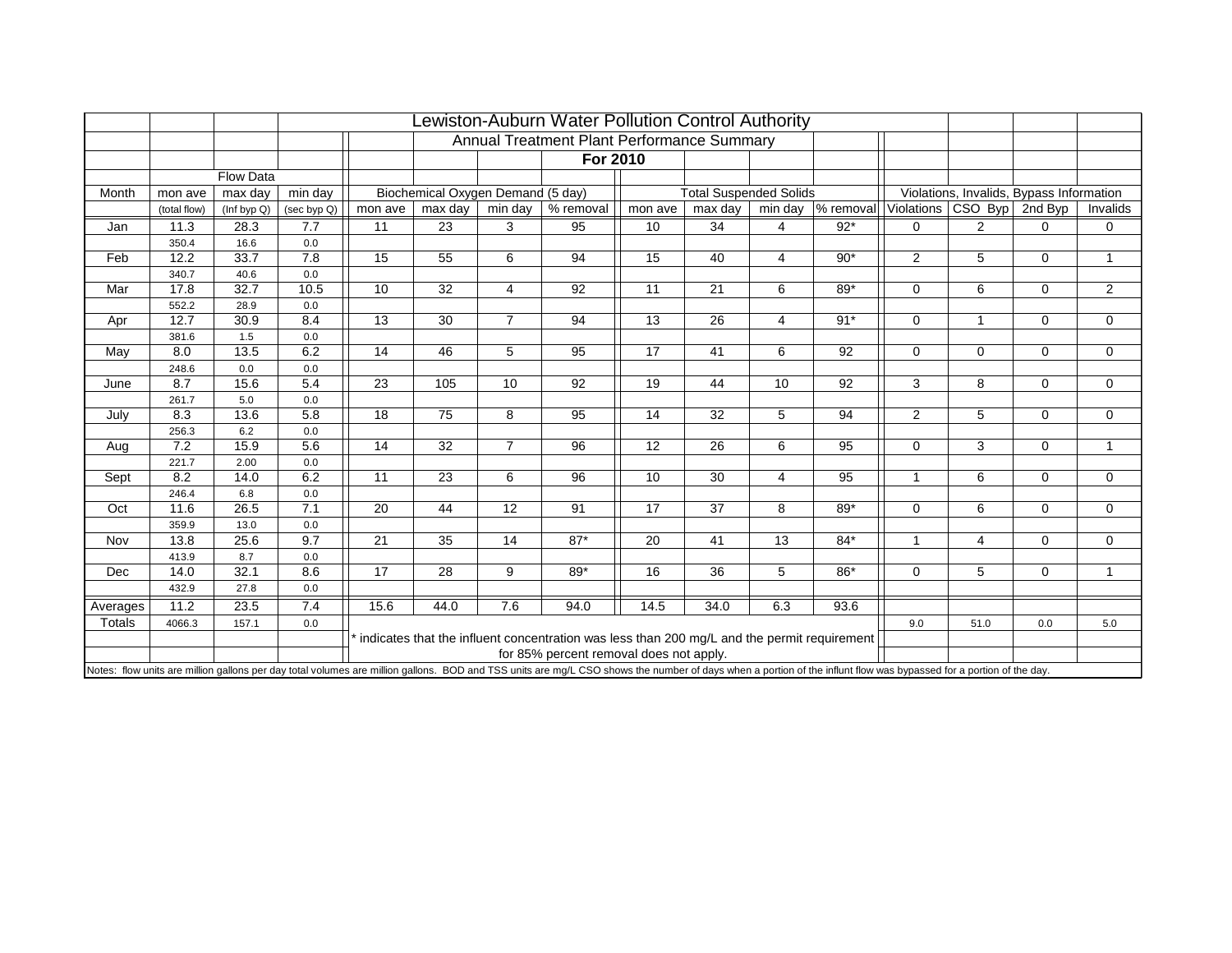|          |               |             |             |                 |                                   |                | Lewiston-Auburn Water Pollution Control Authority                                                                                                                                                                  |         |                               |                |             |                |                                          |              |              |
|----------|---------------|-------------|-------------|-----------------|-----------------------------------|----------------|--------------------------------------------------------------------------------------------------------------------------------------------------------------------------------------------------------------------|---------|-------------------------------|----------------|-------------|----------------|------------------------------------------|--------------|--------------|
|          |               |             |             |                 |                                   |                | Annual Treatment Plant Performance Summary                                                                                                                                                                         |         |                               |                |             |                |                                          |              |              |
|          |               |             |             |                 |                                   |                | For 2011                                                                                                                                                                                                           |         |                               |                |             |                |                                          |              |              |
|          |               | Flow Data   |             |                 |                                   |                |                                                                                                                                                                                                                    |         |                               |                |             |                |                                          |              |              |
| Month    | mon ave       | max day     | min day     |                 | Biochemical Oxygen Demand (5 day) |                |                                                                                                                                                                                                                    |         | <b>Total Suspended Solids</b> |                |             |                | Violations, Invalids, Bypass Information |              |              |
|          | (total flow)  | (Inf byp Q) | (sec byp Q) | mon ave         | max day                           | min day        | % removal                                                                                                                                                                                                          | mon ave | max day                       | min day        | $%$ removal |                | Violations CSO Byp                       | 2nd Byp      | Invalids     |
| Jan      | 11.3          | 28.3        | 7.7         | 11              | 23                                | 3              | 95                                                                                                                                                                                                                 | 10      | 34                            | 4              | $92*$       | $\Omega$       | $\overline{2}$                           | 0            | 0            |
|          | 350.4         | 16.6        | 0.0         |                 |                                   |                |                                                                                                                                                                                                                    |         |                               |                |             |                |                                          |              |              |
| Feb      | 12.2          | 33.7        | 7.8         | 15              | 55                                | 6              | 94                                                                                                                                                                                                                 | 15      | 40                            | $\overline{4}$ | $90*$       | $\overline{2}$ | 5                                        | $\mathbf 0$  | $\mathbf{1}$ |
|          | 340.7         | 40.6        | 0.0         |                 |                                   |                |                                                                                                                                                                                                                    |         |                               |                |             |                |                                          |              |              |
| Mar      | 17.8          | 32.7        | 10.5        | 10              | 32                                | $\overline{4}$ | 92                                                                                                                                                                                                                 | 11      | 21                            | 6              | 89*         | $\Omega$       | 6                                        | $\mathbf 0$  | 2            |
|          | 552.2         | 28.9        | $0.0\,$     |                 |                                   |                |                                                                                                                                                                                                                    |         |                               |                |             |                |                                          |              |              |
| Apr      | 12.7          | 30.9        | 8.4         | 13              | 30                                | $\overline{7}$ | 94                                                                                                                                                                                                                 | 13      | 26                            | $\overline{4}$ | $91*$       | $\mathbf 0$    | $\mathbf{1}$                             | $\mathbf 0$  | $\mathbf 0$  |
|          | 381.6         | 1.5         | 0.0         |                 |                                   |                |                                                                                                                                                                                                                    |         |                               |                |             |                |                                          |              |              |
| May      | 8.0           | 13.5        | 6.2         | 14              | 46                                | 5              | 95                                                                                                                                                                                                                 | 17      | 41                            | 6              | 92          | $\Omega$       | $\mathbf 0$                              | $\mathbf 0$  | 0            |
|          | 248.6         | 0.0         | 0.0         |                 |                                   |                |                                                                                                                                                                                                                    |         |                               |                |             |                |                                          |              |              |
| June     | 8.7           | 15.6        | 5.4         | $\overline{23}$ | 105                               | 10             | 92                                                                                                                                                                                                                 | 19      | 44                            | 10             | 92          | 3              | 8                                        | $\mathbf{0}$ | $\mathbf 0$  |
|          | 261.7         | 5.0         | 0.0         |                 |                                   |                |                                                                                                                                                                                                                    |         |                               |                |             |                |                                          |              |              |
| July     | 8.3           | 13.6        | 5.8         | 18              | 75                                | 8              | 95                                                                                                                                                                                                                 | 14      | 32                            | 5              | 94          | $\overline{2}$ | 5                                        | $\mathbf 0$  | $\mathbf 0$  |
|          | 256.3         | 6.2         | 0.0         |                 |                                   |                |                                                                                                                                                                                                                    |         |                               |                |             |                |                                          |              |              |
| Aug      | 7.2           | 15.9        | 5.6         | 14              | 32                                | $\overline{7}$ | 96                                                                                                                                                                                                                 | 12      | 26                            | 6              | 95          | 0              | 3                                        | $\mathbf 0$  | $\mathbf{1}$ |
|          | 221.7         | 2.00        | 0.0         |                 |                                   |                |                                                                                                                                                                                                                    |         |                               |                |             | $\mathbf{1}$   |                                          |              |              |
| Sept     | 8.2           | 14.0        | 6.2         | 11              | 23                                | 6              | 96                                                                                                                                                                                                                 | 10      | 30                            | $\overline{4}$ | 95          |                | 6                                        | $\mathbf 0$  | $\mathbf 0$  |
| Oct      | 246.4<br>11.6 | 6.8<br>26.5 | 0.0<br>7.1  | 20              | 44                                | 12             | 91                                                                                                                                                                                                                 | 17      | 37                            | 8              | 89*         | $\mathbf 0$    | 6                                        | $\mathbf 0$  | $\mathbf 0$  |
|          | 359.9         | 13.0        | 0.0         |                 |                                   |                |                                                                                                                                                                                                                    |         |                               |                |             |                |                                          |              |              |
| Nov      | 13.8          | 25.6        | 9.7         | 21              | 35                                | 14             | $87*$                                                                                                                                                                                                              | 20      | 41                            | 13             | $84*$       | $\mathbf{1}$   | $\overline{4}$                           | $\mathbf 0$  | $\mathbf 0$  |
|          | 413.9         | 8.7         | 0.0         |                 |                                   |                |                                                                                                                                                                                                                    |         |                               |                |             |                |                                          |              |              |
| Dec      | 14.0          | 32.1        | 8.6         | 17              | 28                                | 9              | 89*                                                                                                                                                                                                                | 16      | 36                            | 5              | $86*$       | $\mathbf 0$    | 5                                        | $\mathbf 0$  | $\mathbf{1}$ |
|          | 432.9         | 27.8        | 0.0         |                 |                                   |                |                                                                                                                                                                                                                    |         |                               |                |             |                |                                          |              |              |
| Averages | 11.2          | 23.5        | 7.4         | 15.6            | 44.0                              | 7.6            | 94.0                                                                                                                                                                                                               | 14.5    | 34.0                          | 6.3            | 93.6        |                |                                          |              |              |
| Totals   | 4066.3        | 157.1       | 0.0         |                 |                                   |                |                                                                                                                                                                                                                    |         |                               |                |             | 9.0            | 51.0                                     | 0.0          | 5.0          |
|          |               |             |             |                 |                                   |                | indicates that the influent concentration was less than 200 mg/L and the permit requirement                                                                                                                        |         |                               |                |             |                |                                          |              |              |
|          |               |             |             |                 |                                   |                | for 85% percent removal does not apply.                                                                                                                                                                            |         |                               |                |             |                |                                          |              |              |
|          |               |             |             |                 |                                   |                | Notes: flow units are million gallons per day total volumes are million gallons. BOD and TSS units are mg/L CSO shows the number of days when a portion of the influnt flow was bypassed for a portion of the day. |         |                               |                |             |                |                                          |              |              |
|          |               |             |             |                 |                                   |                |                                                                                                                                                                                                                    |         |                               |                |             |                |                                          |              |              |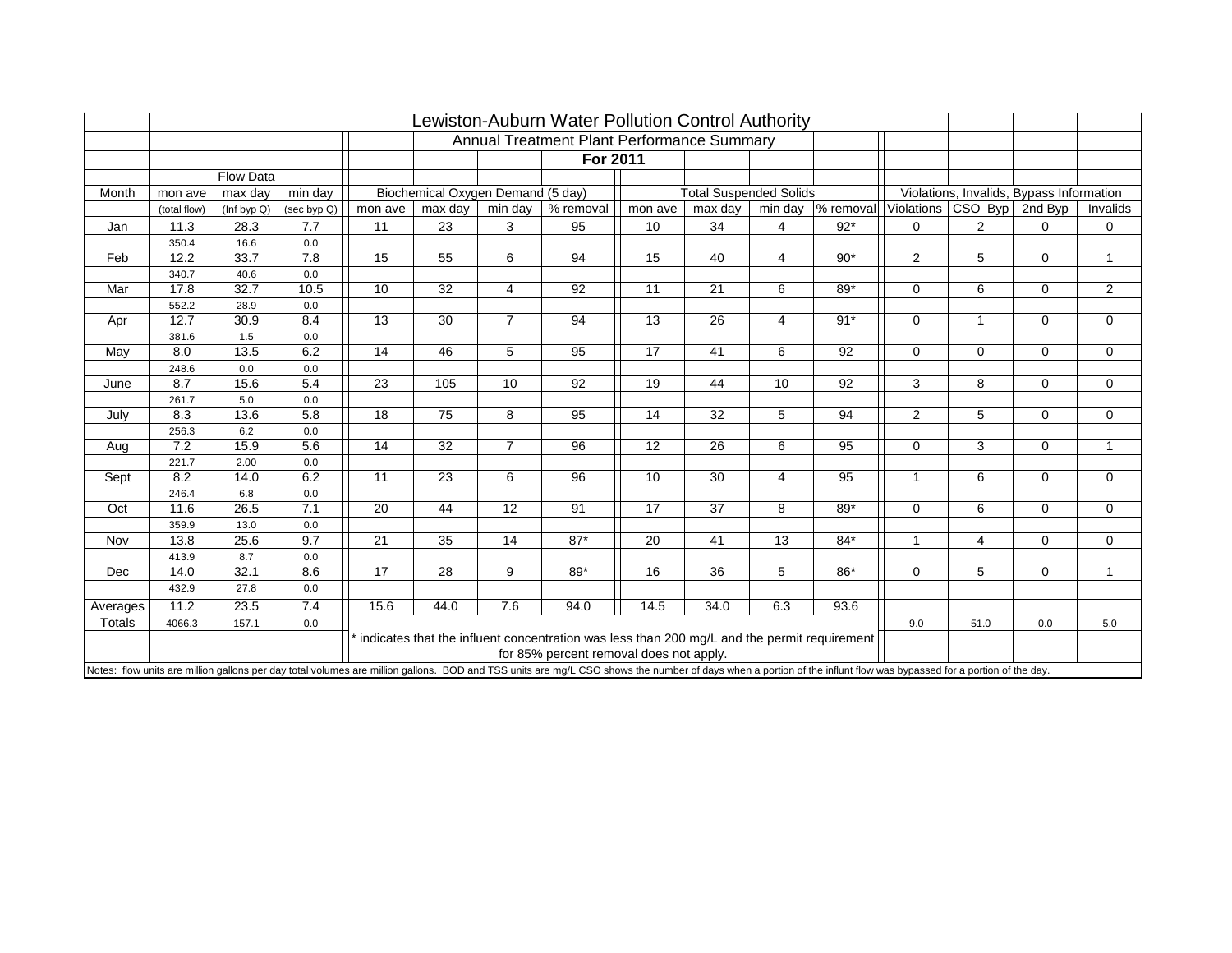|          |              |                  |             |         |                                   |         | Lewiston-Auburn Water Pollution Control Authority                                                                                                                                                                  |         |                               |         |             |                |                                          |              |                |
|----------|--------------|------------------|-------------|---------|-----------------------------------|---------|--------------------------------------------------------------------------------------------------------------------------------------------------------------------------------------------------------------------|---------|-------------------------------|---------|-------------|----------------|------------------------------------------|--------------|----------------|
|          |              |                  |             |         |                                   |         | Annual Treatment Plant Performance Summary                                                                                                                                                                         |         |                               |         |             |                |                                          |              |                |
|          |              |                  |             |         |                                   |         | For 2012                                                                                                                                                                                                           |         |                               |         |             |                |                                          |              | CMR 2/6/2013   |
|          |              | <b>Flow Data</b> |             |         |                                   |         |                                                                                                                                                                                                                    |         |                               |         |             |                |                                          |              |                |
| Month    | mon ave      | max day          | min day     |         | Biochemical Oxygen Demand (5 day) |         |                                                                                                                                                                                                                    |         | <b>Total Suspended Solids</b> |         |             |                | Violations, Invalids, Bypass Information |              |                |
|          | (total flow) | (Inf byp Q)      | (sec byp Q) | mon ave | max day                           | min day | % removal                                                                                                                                                                                                          | mon ave | max day                       | min day | $%$ removal |                | Violations CSO Byp                       | 2nd Byp      | Invalids       |
| Jan      | 10.2         | 19.3             | 7.7         | 11.3    | 19.4                              | 7.0     | 95.8                                                                                                                                                                                                               | 10.0    | 20.2                          | 5.0     | 93.5        | $\Omega$       |                                          | 0            | 0              |
|          | 315.3        | 0.01             | 0.0         |         |                                   |         |                                                                                                                                                                                                                    |         |                               |         |             |                |                                          |              |                |
| Feb      | 9.0          | 11.5             | 7.6         | 11.0    | 20.2                              | 5.1     | 96.1                                                                                                                                                                                                               | 8.3     | 14.0                          | 5.0     | 95.3        | $\Omega$       | $\mathbf 0$                              | 0            | $\mathbf 0$    |
|          | 263.1        | 0.0              | 0.0         |         |                                   |         |                                                                                                                                                                                                                    |         |                               |         |             |                |                                          |              |                |
| Mar      | 13.4         | 28.3             | 8.9         | 12.5    | 23.3                              | 8.0     | 95.0                                                                                                                                                                                                               | 12.2    | 27.5                          | 4.0     | 92.0        | $\Omega$       | 2                                        | $\mathbf 0$  | $\mathbf 0$    |
|          | 416.5        | 0.0              | 0.0         |         |                                   |         |                                                                                                                                                                                                                    |         |                               |         |             |                |                                          |              |                |
| Apr      | 11.2         | 31.5             | 8.0         | 21.8    | 162.6                             | 7.8     | 93.0                                                                                                                                                                                                               | 29.6    | 350.0                         | 8.0     | 85.0        | $\overline{7}$ | $\mathbf{1}$                             | $\mathbf 0$  | $\mathbf 0$    |
|          | 335.3        | 13.2             | 0.0         |         |                                   |         |                                                                                                                                                                                                                    |         |                               |         |             |                |                                          |              |                |
| May      | 13.5         | 27.0             | 8.9         | 11.4    | 16.3                              | 7.3     | 95.0                                                                                                                                                                                                               | 12.3    | 20.0                          | 3.0     | 96.0        | $\Omega$       | 3                                        | $\mathbf 0$  | $\mathbf 0$    |
|          | 419.0        | 9.1              | 0.0         |         |                                   |         |                                                                                                                                                                                                                    |         |                               |         |             |                |                                          |              |                |
| June     | 16.7         | 37.0             | 9.3         | 14.3    | 30.0                              | 6.5     | 92.0                                                                                                                                                                                                               | 15.4    | 31.5                          | 4.0     | 90.0        |                | 10                                       | 0            | $\mathbf{1}$   |
|          | 502.2        | 68.7             | 0.0         |         |                                   |         |                                                                                                                                                                                                                    |         |                               |         |             |                |                                          |              |                |
| July     | 8.3          | 12.8             | 7.0         | 11.1    | 16.1                              | 6.1     | 96.5                                                                                                                                                                                                               | 9.3     | 15.0                          | 4.0     | 95.9        | $\overline{2}$ | $\mathbf{1}$                             | $\mathbf 0$  | $\mathbf 0$    |
|          | 258.2        | 0.03             | 0.0         |         |                                   |         |                                                                                                                                                                                                                    |         |                               |         |             |                |                                          |              |                |
| Aug      | 8.2          | 17.3             | 6.2         | 8.0     | 19.7                              | 4.5     | 97.8                                                                                                                                                                                                               | 8.0     | 19.0                          | 4.0     | 96.9        | $\mathbf 1$    | $\overline{4}$                           | $\mathbf 0$  | $\overline{2}$ |
|          | 254.1        | 1.70             | 0.0         |         |                                   |         |                                                                                                                                                                                                                    |         |                               |         |             | 1              |                                          |              |                |
| Sept     | 8.2          | 14.8             | 5.4         | 12.2    | 23.0                              | 5.0     | 96.5                                                                                                                                                                                                               | 10.2    | 25.0                          | 6.0     | 95.3        |                | 3                                        | $\mathbf{1}$ | $\mathbf 0$    |
| Oct      | 244.8<br>9.2 | 2.1<br>18.9      | 0.2<br>6.6  | 11.6    | 23.6                              | 5.2     | 96.3                                                                                                                                                                                                               | 9.0     | 28.0                          | 4.0     | 96.2        | 0              | 3                                        | 0            | 0              |
|          | 284.9        | 4.8              | 0.0         |         |                                   |         |                                                                                                                                                                                                                    |         |                               |         |             |                |                                          |              |                |
| Nov      | 8.7          | 17.5             | 6.6         | 13.4    | 30.5                              | 8.8     | 95.2                                                                                                                                                                                                               | 11.7    | 26.0                          | 7.0     | 94.6        | $\mathbf 0$    | $\mathbf 1$                              | $\mathbf 0$  | $\mathbf{1}$   |
|          | 262.9        | 0.01             | 0.0         |         |                                   |         |                                                                                                                                                                                                                    |         |                               |         |             |                |                                          |              |                |
| Dec      | 11.8         | 26.8             | 6.7         | 9.3     | 17.0                              | 4.9     | 96.1                                                                                                                                                                                                               | 8.3     | 16.5                          | 4.0     | 95.2        | $\mathbf 0$    | 2                                        | $\mathbf 0$  | $\mathbf 0$    |
|          | 364.2        | 12.3             | 0.0         |         |                                   |         |                                                                                                                                                                                                                    |         |                               |         |             |                |                                          |              |                |
| Averages | 10.7         | 21.9             | 7.4         | 12.3    | 33.5                              | 6.4     | 95.4                                                                                                                                                                                                               | 12.0    | 49.4                          | 4.8     | 93.8        |                |                                          |              |                |
| Totals   | 3920.5       | 112.0            | 0.2         |         |                                   |         |                                                                                                                                                                                                                    |         |                               |         |             | 12             | 31                                       | $\mathbf{1}$ |                |
|          |              |                  |             |         |                                   |         | indicates that the influent concentration was less than 200 mg/L and the permit requirement                                                                                                                        |         |                               |         |             |                |                                          |              | 4              |
|          |              |                  |             |         |                                   |         | for 85% percent removal does not apply.                                                                                                                                                                            |         |                               |         |             |                |                                          |              |                |
|          |              |                  |             |         |                                   |         | Notes: flow units are million gallons per day total volumes are million gallons. BOD and TSS units are mg/L CSO shows the number of days when a portion of the influnt flow was bypassed for a portion of the day. |         |                               |         |             |                |                                          |              |                |
|          |              |                  |             |         |                                   |         |                                                                                                                                                                                                                    |         |                               |         |             |                |                                          |              |                |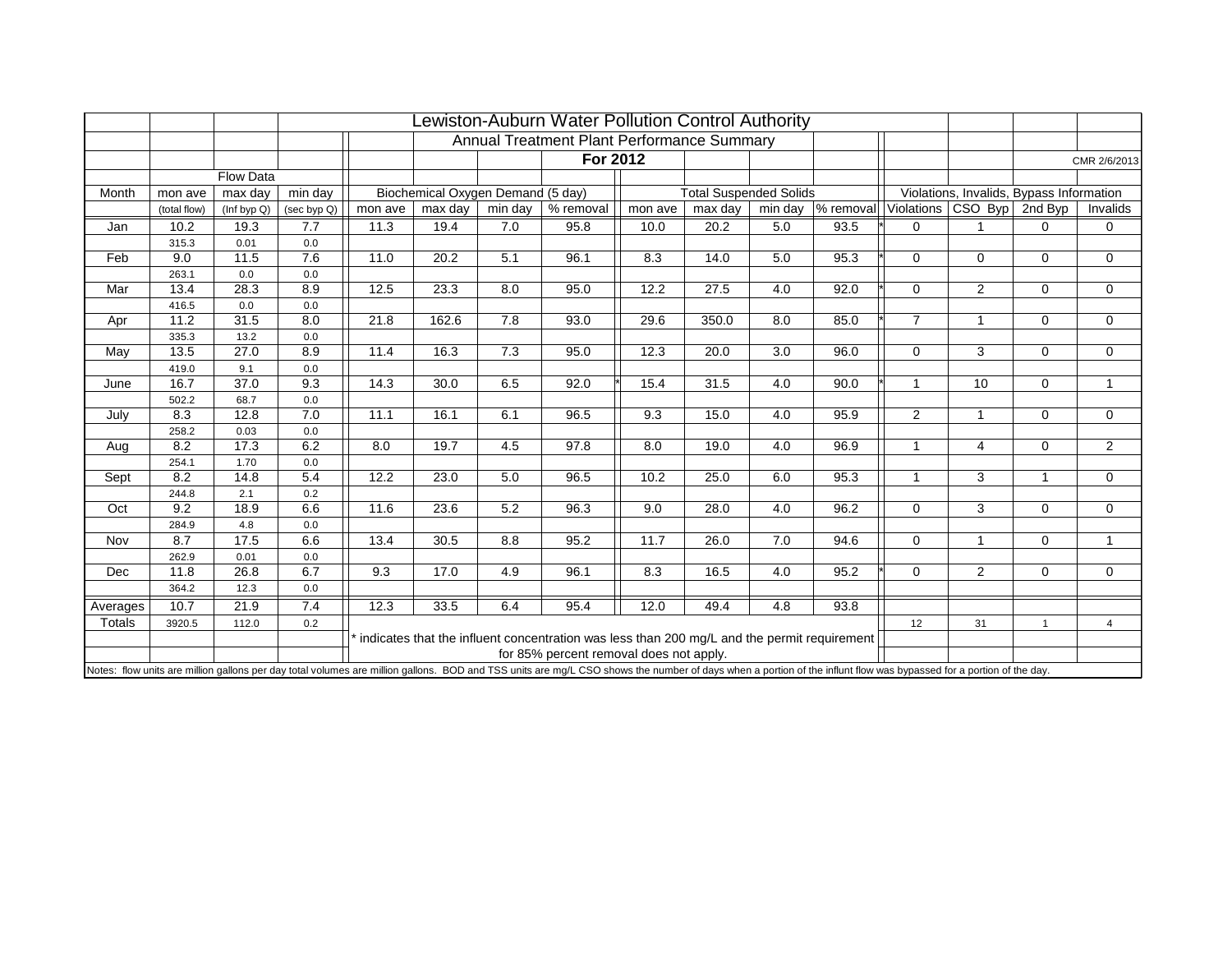|                    |              |                  |                  |         |                                   |         | Lewiston-Auburn Water Pollution Control Authority                                                                                                                                                                  |         |                               |         |           |                |                                          |                |                |
|--------------------|--------------|------------------|------------------|---------|-----------------------------------|---------|--------------------------------------------------------------------------------------------------------------------------------------------------------------------------------------------------------------------|---------|-------------------------------|---------|-----------|----------------|------------------------------------------|----------------|----------------|
|                    |              |                  |                  |         |                                   |         | Annual Treatment Plant Performance Summary                                                                                                                                                                         |         |                               |         |           |                |                                          |                |                |
|                    |              |                  |                  |         |                                   |         | For 2013                                                                                                                                                                                                           |         |                               |         |           |                |                                          |                | CMR 2/19/2014  |
|                    |              | <b>Flow Data</b> |                  |         |                                   |         |                                                                                                                                                                                                                    |         |                               |         |           |                |                                          |                |                |
| Month              | mon ave      | max day          | min day          |         | Biochemical Oxygen Demand (5 day) |         |                                                                                                                                                                                                                    |         | <b>Total Suspended Solids</b> |         |           |                | Violations, Invalids, Bypass Information |                |                |
|                    | (total flow) | (Inf byp Q)      | (sec byp Q)      | mon ave | max day                           | min day | % removal                                                                                                                                                                                                          | mon ave | max day                       | min day | % removal |                | Violations   CSO Byp                     | 2nd Byp        | Invalids       |
| Jan                | 9.7          | 18.3             | 7.2              | 8.0     | 15.0                              | 3.9     | 97                                                                                                                                                                                                                 | 7.2     | 32.0                          | 3.0     | 97        |                | 2                                        | 0              |                |
|                    | 300.7        | 1.60             | 0.0              |         |                                   |         |                                                                                                                                                                                                                    |         |                               |         |           |                |                                          |                |                |
| Feb                | 8.9          | 16.5             | 6.2              | 7.7     | 14.4                              | 5.2     | 98                                                                                                                                                                                                                 | 7.2     | 18.0                          | 1.5     | 96        | $\overline{2}$ | 2                                        | 0              | $\mathbf 0$    |
|                    | 248.9        | 4.6              | 0.0              |         |                                   |         |                                                                                                                                                                                                                    |         |                               |         |           |                |                                          |                |                |
| Mar                | 14.7         | 28.2             | 11.6             | 8.8     | 17.3                              | 6.1     | 96                                                                                                                                                                                                                 | 10.6    | 24.0                          | 5.0     | 91        | $\Omega$       | 2                                        | 0              | 0              |
|                    | 455.9        | 7.2              | 0.0              |         |                                   |         |                                                                                                                                                                                                                    |         |                               |         |           |                |                                          |                |                |
| Apr                | 12.2         | 21.3             | 8.8              | 7.8     | 13.2                              | 5.3     | 97                                                                                                                                                                                                                 | 9.0     | 16.0                          | 4.0     | 94        | $\Omega$       | $\mathbf{1}$                             | $\mathbf 0$    | $\mathbf{1}$   |
|                    | 364.7        | 0.4              | 0.0              |         |                                   |         |                                                                                                                                                                                                                    |         |                               |         |           |                |                                          |                |                |
| May                | 11.3         | 26.1             | 7.4              | 11.9    | 23.7                              | 5.3     | 96                                                                                                                                                                                                                 | 10.9    | 29.0                          | 5.0     | 94        | $\Omega$       | 3                                        | $\overline{0}$ | $\mathbf 0$    |
|                    | 349.5        | 1.6              | 0.0              |         |                                   |         |                                                                                                                                                                                                                    |         |                               |         |           |                |                                          |                |                |
| June               | 12.2         | 30.6             | $\overline{7.9}$ | 14.2    | 28.9                              | 7.7     | 94                                                                                                                                                                                                                 | 10.8    | 26.0                          | 5.0     | 94        | $\Omega$       | 6                                        | $\mathbf 0$    | $\mathbf{1}$   |
|                    | 366.5        | 11.7             | 0.0              |         |                                   |         |                                                                                                                                                                                                                    |         |                               |         |           |                |                                          |                |                |
| July               | 11.5         | 19.4             | 7.8              | 13.5    | 21.1                              | 5.6     | 94                                                                                                                                                                                                                 | 10.8    | 21.5                          | 4.0     | 93        | 5              | 3                                        | $\mathbf 0$    | $\overline{4}$ |
|                    | 356.9        | 3.70             | 0.0              |         |                                   |         |                                                                                                                                                                                                                    |         |                               |         |           |                |                                          |                |                |
| Aug                | 9.6          | 25.4             | 6.5              | 11.0    | 18.1                              | 6.7     | 96                                                                                                                                                                                                                 | 7.5     | 14.5                          | 3.0     | 97        | $\mathbf 0$    | $\overline{4}$                           | 0              | 0              |
|                    | 299.0        | 8.10             | 0.0              |         |                                   |         |                                                                                                                                                                                                                    |         |                               |         |           |                |                                          |                |                |
| Sept               | 13.0         | 29.3             | 7.9              | 13.9    | 39.9                              | 7.7     | 93                                                                                                                                                                                                                 | 12.2    | 31.0                          | 4.0     | 92        | $\mathbf 0$    | 4                                        | $\mathbf 0$    | 0              |
| Oct                | 390.9<br>7.7 | 17.3<br>12.2     | 0.0<br>6.5       | 12.8    | 20.2                              | 8.0     | 96                                                                                                                                                                                                                 | 8.7     | 22.0                          | 4.5     | 96        | $\Omega$       | $\mathbf{1}$                             | $\mathbf 0$    | $\mathbf{1}$   |
|                    | 237.4        | 0.7              | 0.0              |         |                                   |         |                                                                                                                                                                                                                    |         |                               |         |           |                |                                          |                |                |
| Nov                | 8.5          | 28.1             | 6.3              | 16.2    | 91.5                              | 7.6     | 96                                                                                                                                                                                                                 | 14.0    | 118.0                         | 3.0     | 95        | 3              | 2                                        | $\mathbf 0$    | 3              |
|                    | 254.2        | 7.80             | 0.0              |         |                                   |         |                                                                                                                                                                                                                    |         |                               |         |           |                |                                          |                |                |
| Dec                | 9.3          | 13.7             | 7.3              | 22.4    | 50.9                              | 10.5    | 93                                                                                                                                                                                                                 | 22.9    | 80.0                          | 8.0     | 85        | 3              | $\mathbf 0$                              | $\mathbf 0$    | $\mathbf{1}$   |
|                    | 289.2        | 0.0              | 0.0              |         |                                   |         |                                                                                                                                                                                                                    |         |                               |         |           |                |                                          |                |                |
|                    | 10.7         | 22.4             | 7.6              | 12.4    | 29.5                              | 6.6     | 95.5                                                                                                                                                                                                               | 11.0    | 36.0                          | 4.2     | 93.7      |                |                                          |                |                |
| Averages<br>Totals |              | 64.7             |                  |         |                                   |         |                                                                                                                                                                                                                    |         |                               |         |           |                | 30                                       |                |                |
|                    | 3913.8       |                  | 0.0              |         |                                   |         | * indicates that the influent concentration was less than 200 mg/L and the permit                                                                                                                                  |         |                               |         |           | 14             |                                          | $\mathbf 0$    | 12             |
|                    |              |                  |                  |         |                                   |         | requirement for 85% percent removal does not apply.                                                                                                                                                                |         |                               |         |           |                |                                          |                |                |
|                    |              |                  |                  |         |                                   |         | Notes: flow units are million gallons per day total volumes are million gallons. BOD and TSS units are mg/L CSO shows the number of days when a portion of the influnt flow was bypassed for a portion of the day. |         |                               |         |           |                |                                          |                |                |
|                    |              |                  |                  |         |                                   |         |                                                                                                                                                                                                                    |         |                               |         |           |                |                                          |                |                |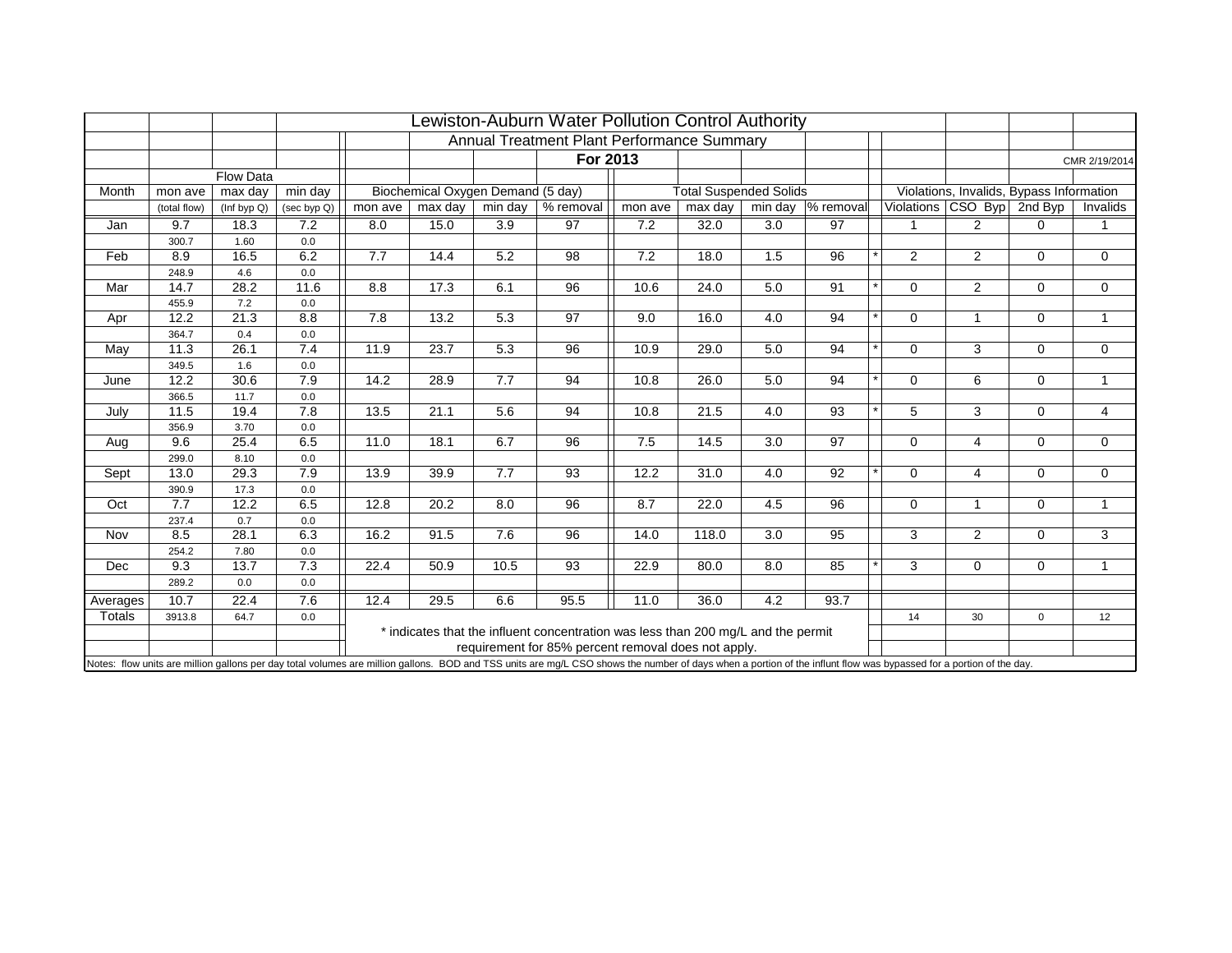|          |                  |              |             |         |                                   |         | Lewiston-Auburn Water Pollution Control Authority                                 |         |                               |                  |                     |                |                            |                                                                                                                                                                                                                                |
|----------|------------------|--------------|-------------|---------|-----------------------------------|---------|-----------------------------------------------------------------------------------|---------|-------------------------------|------------------|---------------------|----------------|----------------------------|--------------------------------------------------------------------------------------------------------------------------------------------------------------------------------------------------------------------------------|
|          |                  |              |             |         |                                   |         | Annual Treatment Plant Performance Summary                                        |         |                               |                  |                     |                |                            |                                                                                                                                                                                                                                |
|          |                  |              |             |         |                                   |         | For 2014                                                                          |         |                               |                  |                     |                |                            | CMR 2/5/2015                                                                                                                                                                                                                   |
|          |                  | Flow Data    |             |         |                                   |         |                                                                                   |         |                               |                  |                     |                |                            |                                                                                                                                                                                                                                |
| Month    | mon ave          | max day      | min day     |         | Biochemical Oxygen Demand (5 day) |         |                                                                                   |         | <b>Total Suspended Solids</b> |                  |                     |                |                            | Violations, Invalids, Bypass Information                                                                                                                                                                                       |
|          | (total flow)     | (Inf byp Q)  | (sec byp Q) | mon ave | max day                           | min day | % removal                                                                         | mon ave | max day                       | min day          | % removal           |                | Violations CSO Byp 2nd Byp |                                                                                                                                                                                                                                |
| Jan      | 12.4             | 27.5         | 6.8         | 19.2    | 55.1                              | 8.3     | 92                                                                                | 32.1    | 127.0                         | 12.0             | $77.4*$             | 10             | 2                          | 2                                                                                                                                                                                                                              |
|          | 384.1            | 10.50        | 3.4         |         |                                   |         |                                                                                   |         |                               |                  |                     |                |                            |                                                                                                                                                                                                                                |
| Feb      | 7.7              | 11.7         | 6.4         | 20.6    | 54.2                              | 10.3    | 94                                                                                | 20.3    | 80.0                          | 10.0             | 91                  | 3              | $\mathbf{1}$               | 0                                                                                                                                                                                                                              |
|          | 215.4            | 0.8          | 0.0         |         |                                   |         |                                                                                   |         |                               |                  |                     |                |                            |                                                                                                                                                                                                                                |
| Mar      | 10.4             | 28.5         | 6.4         | 22.4    | 37.9                              | 12.1    | 92                                                                                | 20.3    | 46.0                          | 8.0              | 90                  | 1              | $\overline{2}$             | $\mathbf{1}$                                                                                                                                                                                                                   |
|          | 323.2            | 8.6          | 1.9         |         |                                   |         |                                                                                   |         |                               |                  |                     |                |                            |                                                                                                                                                                                                                                |
| Apr      | 17.0             | 30.4         | 9.7         | 21.8    | 34.1                              | 14.2    | 88.3*                                                                             | 17.9    | 28.5                          | 10.0             | $83.4*$             | $\Omega$       | 2                          | $\mathbf 0$                                                                                                                                                                                                                    |
|          | 510.9            | 9.9          | 0.0         |         |                                   |         |                                                                                   |         |                               |                  |                     |                |                            |                                                                                                                                                                                                                                |
| May      | 11.4             | 20.4         | 8.7         | 17.8    | 56.3                              | 7.4     | 92                                                                                | 21.5    | 112.0                         | 4.0              | $86.3*$             | $\overline{2}$ | 3                          | $\mathbf 0$                                                                                                                                                                                                                    |
|          | 354.4            | 2.9          | 0.0         |         |                                   |         |                                                                                   |         |                               |                  |                     |                |                            |                                                                                                                                                                                                                                |
| June     | $\overline{8.7}$ | 19.2         | 6.5         | 12.8    | 31.0                              | 6.8     | 95                                                                                | 11.0    | 36.0                          | 5.0              | 95                  | $\Omega$       | $\overline{2}$             | $\mathbf 0$                                                                                                                                                                                                                    |
|          | 262.2            | 1.2          | 0.0         |         |                                   |         |                                                                                   |         |                               |                  |                     |                |                            |                                                                                                                                                                                                                                |
| July     | 10.7             | 22.3         | 6.6         | 15.6    | 33.8                              | 9.4     | 95                                                                                | 11.5    | 24.0                          | 4.0              | $\overline{93.9}$ * | $\Omega$       | $\overline{7}$             | $\mathbf 0$                                                                                                                                                                                                                    |
|          | 330.7            | 11.60        | 0.0         |         |                                   |         |                                                                                   |         |                               |                  |                     |                |                            |                                                                                                                                                                                                                                |
| Aug      | 10.6             | 26.6         | 6.1         | 12.3    | 20.1                              | 5.5     | 95                                                                                | 9.5     | 15.7                          | 5.0              | $93.9*$             | $\mathbf 0$    | 3                          | 0                                                                                                                                                                                                                              |
|          | 329.0            | 15.90        | 0.0         |         |                                   |         |                                                                                   |         |                               |                  |                     |                |                            |                                                                                                                                                                                                                                |
| Sept     | 7.0              | 9.7          | 5.5         | 10.1    | 23.2                              | 3.9     | 97                                                                                | 8.8     | 18.6                          | 4.0              | 97                  | $\mathbf 0$    | $\mathbf{1}$               | $\mathbf 0$                                                                                                                                                                                                                    |
|          | 210.8            | 0.2          | 0.0         |         |                                   |         |                                                                                   |         |                               |                  |                     |                |                            |                                                                                                                                                                                                                                |
| Oct      | 8.2              | 21.4         | 5.4         | 11.3    | 22.1                              | 5.8     | 97                                                                                | 11.0    | 22.0                          | 4.6              | 96                  |                | 3                          | $\mathbf 0$                                                                                                                                                                                                                    |
|          | 254.5<br>8.0     | 4.5<br>11.9  | 0.0<br>6.7  | 10.4    | 23.5                              |         | 97                                                                                |         | 17.3                          | 5.0              | 95                  | $\Omega$       | $\mathbf 0$                | $\mathbf 0$                                                                                                                                                                                                                    |
| Nov      |                  |              |             |         |                                   | 5.9     |                                                                                   | 10.3    |                               |                  |                     |                |                            |                                                                                                                                                                                                                                |
| Dec      | 238.6<br>14.2    | 0.00<br>26.3 | 0.0<br>8.5  | 11.8    | 28.5                              | 6.2     | 94                                                                                | 12.6    | 49.0                          | $\overline{3.0}$ | $91.2*$             | $\Omega$       | 3                          | $\mathbf 0$                                                                                                                                                                                                                    |
|          | 440.1            | 3.2          | 0.0         |         |                                   |         |                                                                                   |         |                               |                  |                     |                |                            |                                                                                                                                                                                                                                |
|          |                  |              |             |         |                                   |         |                                                                                   |         |                               |                  |                     |                |                            |                                                                                                                                                                                                                                |
| Averages | 10.5             | 21.3         | 6.9         | 15.5    | 35.0                              | 8.0     | 94.5                                                                              | 15.6    | 48.0                          | 6.2              | 93.8                |                |                            |                                                                                                                                                                                                                                |
| Totals   | 3853.9           | 69.3         | 5.3         |         |                                   |         |                                                                                   |         |                               |                  |                     | 17             | 29                         | 3                                                                                                                                                                                                                              |
|          |                  |              |             |         |                                   |         | * indicates that the influent concentration was less than 200 mg/L and the permit |         |                               |                  |                     |                |                            |                                                                                                                                                                                                                                |
|          |                  |              |             |         |                                   |         | requirement for 85% percent removal does not apply.                               |         |                               |                  |                     |                |                            |                                                                                                                                                                                                                                |
|          |                  |              |             |         |                                   |         |                                                                                   |         |                               |                  |                     |                |                            | Notes: flow units are million gallons per day total volumes are million gallons. BOD and TSS units are mg/L CSO shows the number of bypass events when a portion of the influnt flow was diverted directly to the androscoggin |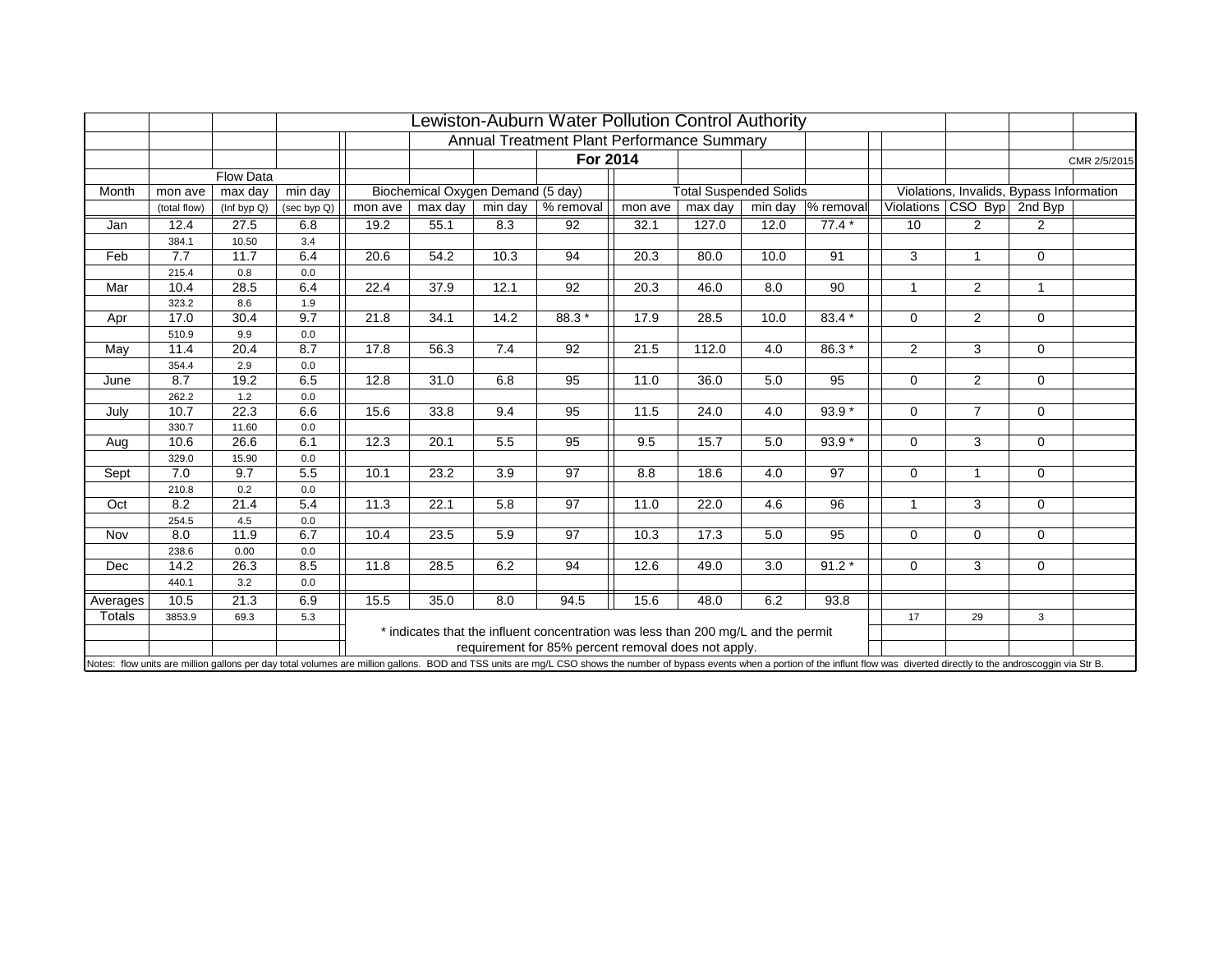|          |                  |              |             |         |                                   |                  | Lewiston-Auburn Water Pollution Control Authority                                 |         |                               |         |           |              |                            |                                                                                                                                                                                                                                |
|----------|------------------|--------------|-------------|---------|-----------------------------------|------------------|-----------------------------------------------------------------------------------|---------|-------------------------------|---------|-----------|--------------|----------------------------|--------------------------------------------------------------------------------------------------------------------------------------------------------------------------------------------------------------------------------|
|          |                  |              |             |         |                                   |                  | Annual Treatment Plant Performance Summary                                        |         |                               |         |           |              |                            |                                                                                                                                                                                                                                |
|          |                  |              |             |         |                                   |                  | For 2015                                                                          |         |                               |         |           |              |                            | CMR 1/20/2016                                                                                                                                                                                                                  |
|          |                  | Flow Data    |             |         |                                   |                  |                                                                                   |         |                               |         |           |              |                            |                                                                                                                                                                                                                                |
| Month    | mon ave          | max day      | min day     |         | Biochemical Oxygen Demand (5 day) |                  |                                                                                   |         | <b>Total Suspended Solids</b> |         |           |              |                            | Violations, Invalids, Bypass Information                                                                                                                                                                                       |
|          | (total flow)     | (Inf byp Q)  | (sec byp Q) | mon ave | max day                           | min day          | % removal                                                                         | mon ave | max day                       | min day | % removal |              | Violations CSO Byp 2nd Byp |                                                                                                                                                                                                                                |
| Jan      | 8.2              | 15.8         | 6.3         | 9.6     | 27.1                              | 5.7              | 97                                                                                | 8.1     | 20.0                          | 4.0     | 96        | $\Omega$     |                            | 0                                                                                                                                                                                                                              |
|          | 252.8            | 1.19         | 0.0         |         |                                   |                  |                                                                                   |         |                               |         |           |              |                            |                                                                                                                                                                                                                                |
| Feb      | 6.2              | 6.8          | 5.7         | 11.2    | 17.2                              | 7.6              | 97                                                                                | 10.2    | 16.0                          | 6.6     | 96        | $\Omega$     | $\mathbf 0$                | 0                                                                                                                                                                                                                              |
|          | 174.0            | 0.0          | 0.0         |         |                                   |                  |                                                                                   |         |                               |         |           |              |                            |                                                                                                                                                                                                                                |
| Mar      | 8.5              | 15.8         | 5.6         | 12.5    | 21.1                              | 7.6              | 96                                                                                | 11.8    | 26.4                          | 5.0     | 95        | $\mathbf{1}$ | 1                          | 0                                                                                                                                                                                                                              |
|          | 262.2            | 0.9          | 0.0         |         |                                   |                  |                                                                                   |         |                               |         |           |              |                            |                                                                                                                                                                                                                                |
| Apr      | 15.3             | 29.3         | 10.3        | 20.1    | 74.2                              | 11.4             | 88.3*                                                                             | 24.2    | 127.5                         | 10.6    | $82*$     | 5            | 2                          | $\overline{2}$                                                                                                                                                                                                                 |
|          | 510.9            | 9.9          | 0.0         |         |                                   |                  |                                                                                   |         |                               |         |           |              |                            |                                                                                                                                                                                                                                |
| May      | 7.7              | 9.8          | 6.2         | 12.2    | 22.7                              | 7.0              | 97                                                                                | 11.0    | 24.0                          | 4.0     | 96        | $\Omega$     | $\mathbf 0$                | $\mathbf 0$                                                                                                                                                                                                                    |
|          | 237.7            | 0.0          | 0.0         |         |                                   |                  |                                                                                   |         |                               |         |           |              |                            |                                                                                                                                                                                                                                |
| June     | $\overline{8.3}$ | 17.8         | 6.0         | 12.5    | 23.0                              | 7.0              | 96                                                                                | 10.6    | 20.5                          | 4.6     | 95        | $\Omega$     | 3                          | $\mathbf 0$                                                                                                                                                                                                                    |
|          | 249.4            | 0.2          | 0.0         |         |                                   |                  |                                                                                   |         |                               |         |           |              |                            |                                                                                                                                                                                                                                |
| July     | 7.0              | 11.8         | 5.8         | 13.0    | 25.7                              | 4.9              | 97                                                                                | 11.5    | 22.0                          | 4.3     | 96        | $\Omega$     | $\Omega$                   | $\mathbf 0$                                                                                                                                                                                                                    |
|          | 216.7            | 0.00         | 0.0         |         |                                   |                  |                                                                                   |         |                               |         |           |              |                            |                                                                                                                                                                                                                                |
| Aug      | 6.8              | 11.9         | 5.3         | 12.7    | 31.1                              | 6.7              | 96                                                                                | 10.7    | 23.5                          | 5.6     | 97        | $\Omega$     | 3                          | 0                                                                                                                                                                                                                              |
|          | 210.1            | 1.22         | 0.0         |         |                                   |                  |                                                                                   |         |                               |         |           |              |                            |                                                                                                                                                                                                                                |
| Sept     | 6.9              | 27.9         | 4.7         | 14.4    | 40.2                              | 3.9              | 96                                                                                | 14.1    | 34.7                          | 6.7     | 95        | $\mathbf 0$  | $\mathbf{1}$               | $\mathbf{1}$                                                                                                                                                                                                                   |
|          | 207.3            | 13.3         | 0.9         |         |                                   |                  |                                                                                   |         |                               |         |           |              |                            |                                                                                                                                                                                                                                |
| Oct      | 8.3              | 18.9         | 5.9         | 12.2    | 24.2                              | 7.0              | 95                                                                                | 11.6    | 36.4                          | 4.0     | 95        | $\mathbf 1$  | $\mathbf{1}$               | $\mathbf 0$                                                                                                                                                                                                                    |
|          | 259.9<br>8.2     | 1.7<br>16.8  | 0.0<br>6.5  | 9.8     | 16.8                              |                  | 97                                                                                |         |                               | 6.1     | 95        | $\mathbf{1}$ | $\mathbf{1}$               |                                                                                                                                                                                                                                |
| Nov      |                  |              |             |         |                                   | 6.4              |                                                                                   | 11.3    | 34.0                          |         |           |              |                            | $\mathbf 0$                                                                                                                                                                                                                    |
| Dec      | 246.8<br>10.2    | 0.15<br>16.2 | 0.0<br>7.2  | 11.8    | 21.3                              | $\overline{7.3}$ | 95                                                                                | 13.3    | 21.4                          | 9.1     | 93        | $\mathbf 0$  | $\mathbf{1}$               | $\mathbf 0$                                                                                                                                                                                                                    |
|          | 440.1            | 3.2          | 0.0         |         |                                   |                  |                                                                                   |         |                               |         |           |              |                            |                                                                                                                                                                                                                                |
|          |                  |              |             |         |                                   |                  |                                                                                   |         |                               |         |           |              |                            |                                                                                                                                                                                                                                |
| Averages | 8.5              | 16.6         | 6.3         | 12.7    | 28.7                              | 6.9              | 96.2                                                                              | 12.4    | 33.9                          | 5.9     | 95.3      |              |                            |                                                                                                                                                                                                                                |
| Totals   | 3267.9           | 31.7         | 0.9         |         |                                   |                  |                                                                                   |         |                               |         |           | 8            | 14                         | 3                                                                                                                                                                                                                              |
|          |                  |              |             |         |                                   |                  | * indicates that the influent concentration was less than 200 mg/L and the permit |         |                               |         |           |              |                            |                                                                                                                                                                                                                                |
|          |                  |              |             |         |                                   |                  | requirement for 85% percent removal does not apply.                               |         |                               |         |           |              |                            |                                                                                                                                                                                                                                |
|          |                  |              |             |         |                                   |                  |                                                                                   |         |                               |         |           |              |                            | Notes: flow units are million gallons per day total volumes are million gallons. BOD and TSS units are mg/L CSO shows the number of bypass events when a portion of the influnt flow was diverted directly to the androscoggin |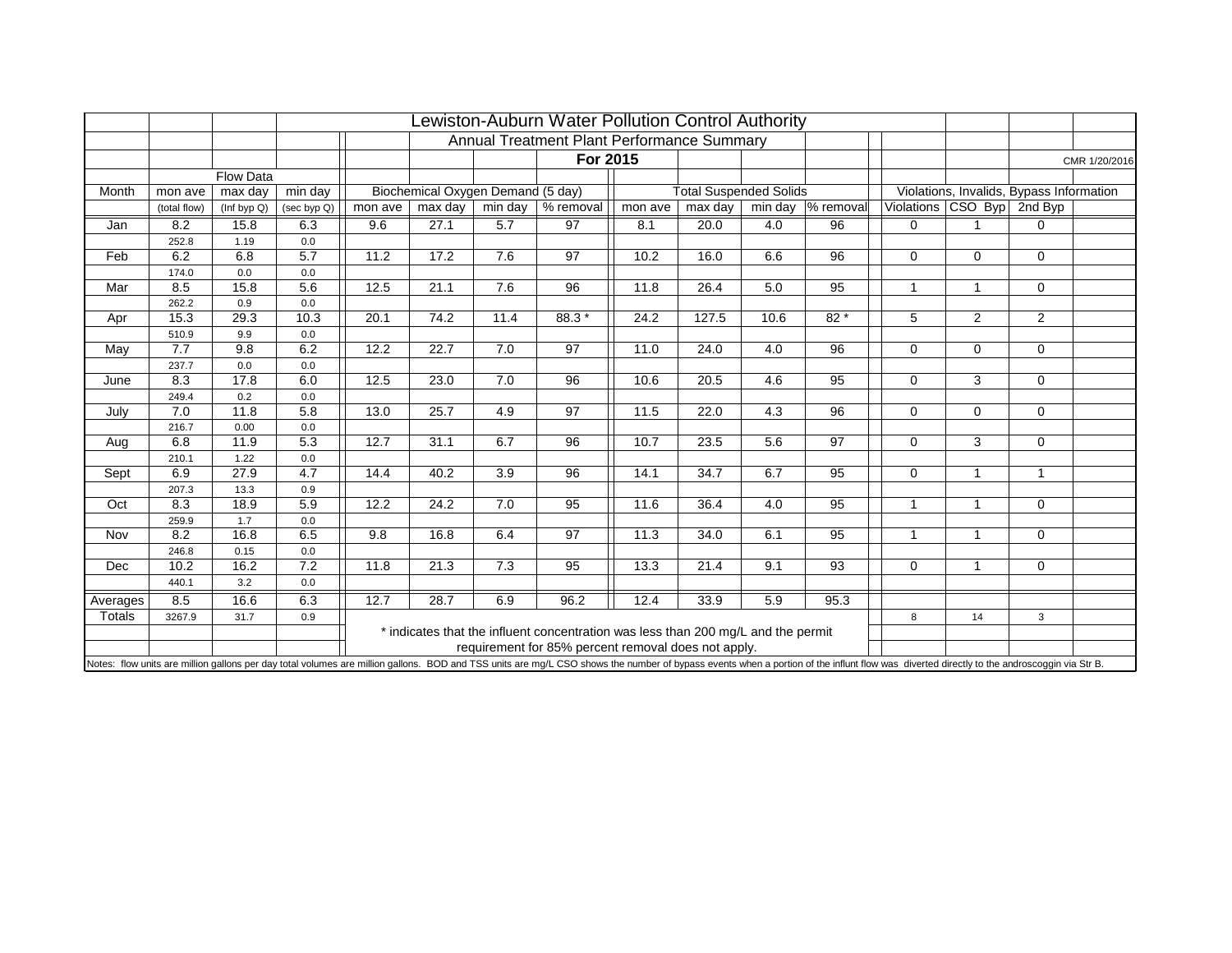|          |              |             |                |         |                                   |      | ewiston-Auburn Water Pollution Control Authority<br>Annual Treatment Plant Performance Summary |         |                               |     |                    |                |                            |                                          |               |
|----------|--------------|-------------|----------------|---------|-----------------------------------|------|------------------------------------------------------------------------------------------------|---------|-------------------------------|-----|--------------------|----------------|----------------------------|------------------------------------------|---------------|
|          |              |             |                |         |                                   |      |                                                                                                |         |                               |     |                    |                |                            |                                          |               |
|          |              |             |                |         |                                   |      | 2016                                                                                           |         |                               |     |                    |                |                            |                                          | CMR 2/15/2017 |
|          |              | Flow Data   |                |         |                                   |      |                                                                                                |         |                               |     |                    |                |                            |                                          |               |
| Month    | mon ave      | max day     | min day        |         | Biochemical Oxygen Demand (5 day) |      |                                                                                                |         | <b>Total Suspended Solids</b> |     |                    |                |                            | Violations, Invalids, Bypass Information |               |
|          | (total flow) | (Inf byp Q) | $(\sec byp Q)$ | mon ave | max day                           |      | min day $ %$ removal                                                                           | mon ave | max day                       |     | min day  % removal |                | Violations CSO Byp 2nd Byp |                                          |               |
| Jan      | 10.0         | 25.6        | 7.4            | 11.6    | 24.3                              | 7.4  | 95                                                                                             | 12.1    | 27.8                          | 7.2 | 92                 | $\mathbf 0$    |                            | $\Omega$                                 |               |
|          | 311.4        | 7.80        | 0.0            |         |                                   |      |                                                                                                |         |                               |     |                    |                |                            |                                          |               |
| Feb      | 12.7         | 26.7        | 7.3            | 12.2    | 26.3                              | 6.1  | 94                                                                                             | 15.8    | 38.9                          | 7.4 | 89                 | $\mathbf 1$    | 3                          | $\mathbf 0$                              |               |
|          | 368.2        | 3.0         | 0.0            |         |                                   |      |                                                                                                |         |                               |     |                    |                |                            |                                          |               |
| Mar      | 13.1         | 15.8        | 9.5            | 10.6    | 22.5                              | 7.2  | 95                                                                                             | 11.0    | 33.3                          | 6.3 | 92                 | $\mathbf 0$    | $\overline{1}$             | $\Omega$                                 |               |
|          | 406.2        | 0.4         | 0.0            |         |                                   |      |                                                                                                |         |                               |     |                    |                |                            |                                          |               |
| Apr      | 10.7         | 16.0        | 7.8            | 12.6    | 18.3                              | 7.8  | 95                                                                                             | 12.4    | 20.2                          | 6.3 | 92                 | $\mathbf 0$    | $\overline{1}$             | $\Omega$                                 |               |
|          | 320.5        | 0.002       | 0.0            |         |                                   |      |                                                                                                |         |                               |     |                    |                |                            |                                          |               |
| May      | 8.4          | 14.7        | 6.1            | 15.8    | 19.7                              | 12.5 | 96                                                                                             | 12.2    | 19.2                          | 7.8 | 94                 | $\Omega$       | $\Omega$                   | $\Omega$                                 |               |
|          | 261.1        | 0.0         | 0.0            |         |                                   |      |                                                                                                |         |                               |     |                    |                |                            |                                          |               |
| June     | 6.9          | 12.7        | 5.5            | 10.3    | 17.6                              | 3.7  | 97                                                                                             | 8.3     | 18.8                          | 3.5 | 97                 | 3              | $\overline{2}$             | $\Omega$                                 |               |
|          | 208.2        | 2.3         | 0.0            |         |                                   |      |                                                                                                |         |                               |     |                    |                |                            |                                          |               |
| July     | 6.1          | 10.0        | 5.1            | 12.2    | 20.4                              | 8.6  | 96                                                                                             | 10.8    | 19.6                          | 6.7 | $\overline{96}$    | $\Omega$       | $\Omega$                   | $\Omega$                                 |               |
|          | 188.5        | 0.00        | 0.0            |         |                                   |      |                                                                                                |         |                               |     |                    |                |                            |                                          |               |
| Aug      | 5.6          | 9.6         | 4.0            | 13.1    | 29.9                              | 7.7  | 96                                                                                             | 10.5    | 24.6                          | 5.9 | 97                 | $\overline{1}$ | $\overline{2}$             | $\mathbf 0$                              |               |
|          | 163.9        | 0.39        | 0.0            |         |                                   |      |                                                                                                |         |                               |     |                    |                |                            |                                          |               |
| Sept     | 5.0          | 6.8         | 4.3            | 21.7    | 41.9                              | 12.5 | 93                                                                                             | 20.4    | 53.0                          | 4.6 | 93                 | $\mathbf{1}$   | $\Omega$                   | $\mathbf 0$                              |               |
|          | 151.1        | 0.0         | 0.0            |         |                                   |      |                                                                                                |         |                               |     |                    |                | $\overline{1}$             |                                          |               |
| Oct      | 6.2          | 15.4        | 3.4            | 19.9    | 98.8                              | 6.8  | 93                                                                                             | 18.4    | 124.0                         | 2.4 | 93                 | 2              |                            | $\Omega$                                 |               |
|          | 192.7        | 4.5<br>14.7 | 0.0            |         |                                   |      |                                                                                                |         |                               | 3.2 | 96                 |                | 2                          |                                          |               |
| Nov      | 7.5          |             | 5.7            | 15.8    | 62.3                              | 7.9  | 93                                                                                             | 9.4     | 58.0                          |     |                    | 2              |                            | $\Omega$                                 |               |
|          | 226.3<br>7.4 | 0.34        | 0.0            |         |                                   |      |                                                                                                |         |                               |     |                    |                |                            |                                          |               |
| Dec      |              | 18.1        | 5.2            | 12.1    | 26.0                              | 7.5  | 94                                                                                             | 6.2     | 12.0                          | 3.2 | 96                 | $\mathbf 0$    | $\Omega$                   | $\Omega$                                 |               |
|          | 229.2        | 0.0         | 0.0            |         |                                   |      |                                                                                                |         |                               |     |                    |                |                            |                                          |               |
| Averages | 8.3          | 15.5        | 5.9            | 14.0    | 34.0                              | 8.0  | 94.8                                                                                           | 12.3    | 37.5                          | 5.4 | 93.9               |                |                            |                                          |               |
| Totals   | 3027.3       | 18.7        | 0.0            |         |                                   |      |                                                                                                |         |                               |     |                    | 10             | 13                         | $\Omega$                                 |               |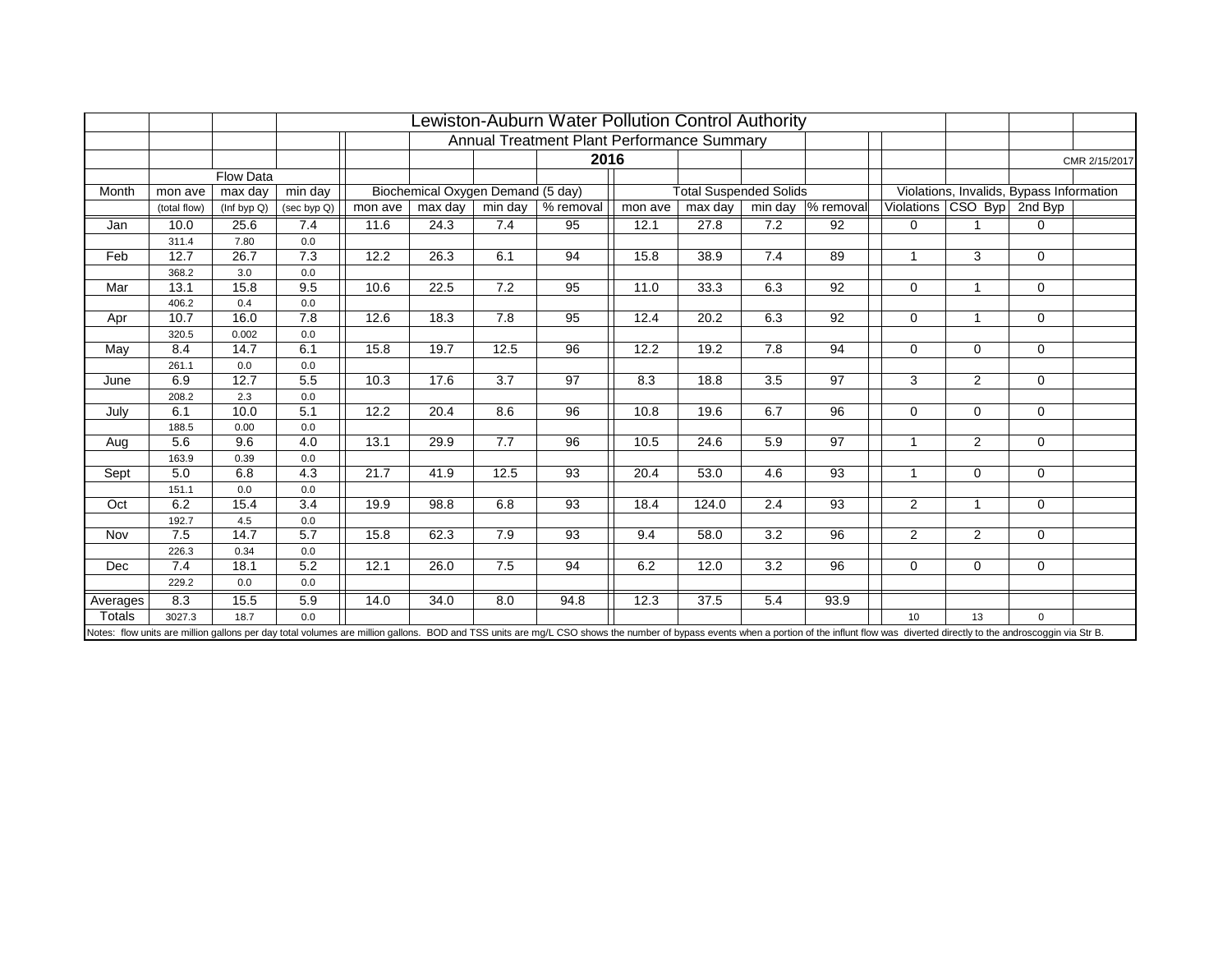|          |              |                  |             | Annual Treatment Plant Performance Summary  |                                   |                  |                 |         |                               |                  |                 |             |                                          |                |              |
|----------|--------------|------------------|-------------|---------------------------------------------|-----------------------------------|------------------|-----------------|---------|-------------------------------|------------------|-----------------|-------------|------------------------------------------|----------------|--------------|
|          |              |                  |             |                                             |                                   |                  | 2017            |         |                               |                  |                 |             |                                          |                | CMR 2/5/2018 |
|          |              | <b>Flow Data</b> |             |                                             |                                   |                  |                 |         |                               |                  |                 |             |                                          |                |              |
| Month    | mon ave      | max day          | min day     |                                             | Biochemical Oxygen Demand (5 day) |                  |                 |         | <b>Total Suspended Solids</b> |                  |                 |             | Violations, Invalids, Bypass Information |                |              |
|          | (total flow) | (Inf byp Q)      | (sec byp Q) | mon ave                                     | max day                           | min day          | % removal       | mon ave | max day                       | min day          | % removal       |             | Violations CSO Byp 2nd Byp               |                |              |
| Jan      | 10.0         | 18.2             | 6.5         | 9.2                                         | 18.0                              | 6.5              | 95              | 5.5     | 15.2                          | 1.3              | 97              | $\mathbf 0$ | 0                                        | 0              |              |
|          | 309.8        | 0.0              | 0.0         |                                             |                                   |                  |                 |         |                               |                  |                 |             |                                          |                |              |
| Feb      | 9.2          | 20.6             | 6.5         | 9.3                                         | 12.8                              | 6.2              | 96              | 7.1     | 14.0                          | 2.8              | 97              | $\Omega$    | $\Omega$                                 | 0              |              |
|          | 258.2        | 0.0              | 0.0         |                                             |                                   |                  |                 |         |                               |                  |                 |             |                                          |                |              |
| Mar      | 11.2         | 18.1             | 7.8         | 11.0                                        | 17.4                              | 6.5              | 93              | 7.8     | 13.0                          | 4.4              | 94              | $\mathbf 0$ | $\mathbf 0$                              | $\mathbf{0}$   |              |
|          | 347.0        | 0.0              | 0.0         |                                             |                                   |                  |                 |         |                               |                  |                 |             |                                          |                |              |
| Apr      | 17.1         | 27.4             | 10.9        | 9.4                                         | 18.6                              | 5.9              | $90*$           | 7.9     | 10.4                          | 2.0              | $93*$           | $\mathbf 0$ | 2                                        | 0              |              |
|          | 513.5        | 10.9             | 0.0         |                                             |                                   |                  |                 |         |                               |                  |                 |             |                                          |                |              |
| May      | 11.6         | 20.2             | 8.2         | 9.0                                         | 14.5                              | 6.1              | 93              | 8.2     | 19.0                          | 3.6              | 94              | $\mathbf 0$ | $\overline{2}$                           | $\mathbf 0$    |              |
|          | 359.1        | 1.1              | 0.0         |                                             |                                   |                  |                 |         |                               |                  |                 |             |                                          |                |              |
| June     | 8.5          | 14.2             | 6.8         | 11.1                                        | 17.2                              | $\overline{8.1}$ | $\overline{94}$ | 8.3     | 13.0                          | 4.4              | $\overline{96}$ | $\Omega$    | 2                                        | $\overline{0}$ |              |
|          | 255.1        | 1.4              | 0.0         |                                             |                                   |                  |                 |         |                               |                  |                 |             | $\overline{1}$                           |                |              |
| July     | 7.0          | 11.5             | 5.3         | 10.3                                        | 15.5                              | 6.7              | 95              | 8.5     | 22.0                          | $\overline{1.6}$ | $\overline{96}$ | $\Omega$    |                                          | $\overline{0}$ |              |
|          | 216.1        | 1.70<br>12.6     | 0.0<br>5.0  | 10.4                                        | 17.0                              | 4.1              |                 |         |                               | 2.4              | 96              |             |                                          |                |              |
| Aug      | 6.1<br>188.1 | 0.0              | 0.0         |                                             |                                   |                  | 95              | 8.8     | 35.0                          |                  |                 | 0           | $\mathbf 0$                              | 0              |              |
| Sept     | 6.4          | 13.2             | 4.9         | 9.3                                         | 17.5                              | 3.9              | 97              | 6.0     | 11.5                          | 2.0              | 98              | $\mathbf 0$ | $\mathbf 0$                              | $\mathbf 0$    |              |
|          | 192.5        | 4.9              | 0.0         |                                             |                                   |                  |                 |         |                               |                  |                 |             |                                          |                |              |
| Oct      | 7.4          | 21.0             | 3.6         | 11.5                                        | 37.5                              | 5.9              | 95              | 8.6     | 22.7                          | 4.0              | 98              | $\Omega$    | 3                                        | $\mathbf{0}$   |              |
|          | 230.7        | 6.7              |             | Estimate from SWMM model, failed flow meter |                                   |                  |                 |         |                               |                  |                 |             |                                          |                |              |
| Nov      | 7.7          | 11.2             | 6.2         | 10.5                                        | 17.3                              | 6.5              | 94              | 9.5     | 18.6                          | 3.6              | 95              | $\Omega$    | $\Omega$                                 | $\Omega$       |              |
|          | 231.4        | 0.00             | 0.0         |                                             |                                   |                  |                 |         |                               |                  |                 |             |                                          |                |              |
| Dec      | 6.9          | 11.1             | 5.5         | 12.0                                        | 18.7                              | 6.1              | 94              | 8.1     | 12.0                          | 3.2              | 96              | $\Omega$    | $\mathbf 0$                              | 0              |              |
|          | 212.7        | 0.0              | 0.0         |                                             |                                   |                  |                 |         |                               |                  |                 |             |                                          |                |              |
| Averages | 9.1          | 16.6             | 6.4         | 10.3                                        | 18.5                              | 6.0              | 94.6            | 7.9     | 17.2                          | 2.9              | 96.1            | 0.0         |                                          | 0.0            |              |
| Totals   | 3314.2       | 26.7             | 0.0         |                                             |                                   |                  |                 |         |                               |                  |                 |             | 10                                       |                |              |

Notes: flow units are million gallons per day, total volumes are million gallons. BOD and TSS units are mg/L. CSO shows the number of bypass events when a portion of the influnt flow was diverted directly to the Androscogg B. In October our flow meter on the structure B outfall failed. flow shown is as estimated from the SWMM model developed for the Claen Water Master Plan. The 26.7 million gallons bypassed represents 0.8% of the total flow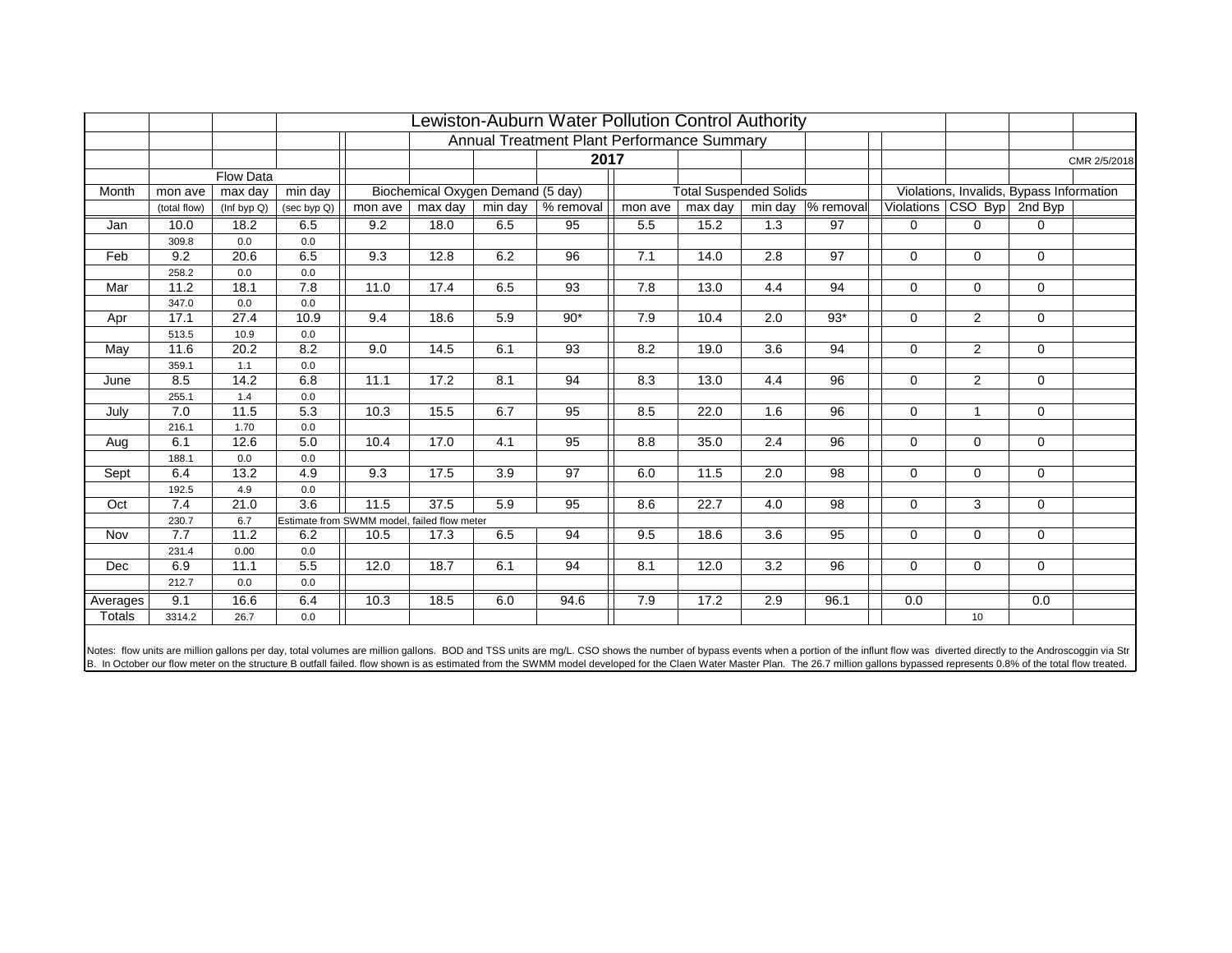|          |              |             | Annual Treatment Plant Performance Summary |         |                                   |         |                 |                               |         |                  |                    |                |                                          |                |              |
|----------|--------------|-------------|--------------------------------------------|---------|-----------------------------------|---------|-----------------|-------------------------------|---------|------------------|--------------------|----------------|------------------------------------------|----------------|--------------|
|          |              |             |                                            |         |                                   |         | 2018            |                               |         |                  |                    |                |                                          |                | "CMR 1/14/19 |
|          |              | Flow Data   |                                            |         |                                   |         |                 |                               |         |                  |                    |                |                                          |                |              |
| Month    | mon ave      | max day     | min day                                    |         | Biochemical Oxygen Demand (5 day) |         |                 | <b>Total Suspended Solids</b> |         |                  |                    |                | Violations, Invalids, Bypass Information |                |              |
|          | (total flow) | (Inf byp Q) | (sec byp Q)                                | mon ave | max day                           | min day | % removal       | mon ave                       | max day |                  | min day  % removal | Violations     | CSO Byp 2nd Byp                          |                |              |
| Jan      | 9.3          | 26.4        | 5.4                                        | 12.8    | 52.0                              | 6.2     | 93 *            | 10.3                          | 36.0    | 6.4              | $95*$              |                | 2                                        | 0              |              |
|          | 289.2        | 9.7         | 0.0                                        |         |                                   |         |                 |                               |         |                  |                    |                |                                          |                |              |
| Feb      | 10.2         | 16.0        | 0.0                                        | 8.8     | 12.4                              | 5.2     | $95*$           | 8.3                           | 16.3    | 2.8              | $96*$              | $\mathbf{1}$   | $\mathbf{1}$                             | $\overline{0}$ |              |
|          | 284.4        | 0.004       | 0.0                                        |         |                                   |         |                 |                               |         |                  |                    |                |                                          |                |              |
| Mar      | 11.7         | 17.9        | 9.1                                        | 10.7    | 16.1                              | 6.7     | 93 *            | 8.7                           | 10.4    | 7.2              | $95*$              | $\Omega$       | $\mathbf 0$                              | $\mathbf{0}$   |              |
|          | 361.8        | 0.0         | 0.0                                        |         |                                   |         |                 |                               |         |                  |                    |                |                                          |                |              |
| Apr      | 13.7         | 24.9        | 9.1                                        | 9.4     | 16.2                              | 6.0     | $93*$           | 11.2                          | 45.2    | 5.8              | $91*$              |                | 3                                        | $\overline{0}$ |              |
|          | 409.8        | 4.9         | 0.0                                        |         |                                   |         |                 |                               |         |                  |                    |                |                                          |                |              |
| May      | 8.3          | 11.4        | 6.3                                        | 16.3    | 32.0                              | 12.3    | 92              | 16.2                          | 27.0    | 8.0              | 92                 |                | $\mathbf 0$                              | $\mathbf 0$    |              |
|          | 256.3        | 0.0         | $0.0\,$                                    |         |                                   |         |                 |                               |         |                  |                    |                |                                          |                |              |
| June     | 6.3          | 12.9        | 5.2                                        | 16.1    | $\overline{21.0}$                 | 11.5    | $\overline{94}$ | 11.8                          | 17.6    | $\overline{5.6}$ | $\overline{96}$    | $\Omega$       | $\mathbf{1}$                             | $\overline{0}$ |              |
|          | 190.0        | 0.008       | 0.0                                        |         |                                   |         |                 |                               |         |                  |                    |                | $\overline{3}$                           |                |              |
| July     | 6.7          | 9.6         | 5.5                                        | 12.6    | 30.0                              | 5.4     | $\overline{94}$ | 9.6                           | 18.0    | $\overline{2.0}$ | $\overline{96}$    | $\overline{2}$ |                                          | $\overline{0}$ |              |
|          | 206.9        | 0.63<br>9.6 | 0.0<br>5.0                                 |         |                                   |         |                 |                               |         |                  |                    |                |                                          |                |              |
| Aug      | 6.7          | 0.0         |                                            | 10.4    | 17.0                              | 4.1     | 95              | 8.8                           | 35.0    | 2.4              | 96                 | 0              | $\overline{2}$                           | $\mathbf 0$    |              |
|          | 206.8<br>6.8 | 12.3        | 0.0<br>5.2                                 | 11.4    | 25.4                              | 8.4     | 95              | 8.2                           | 21.2    | 4.0              | 97                 | $\mathbf{1}$   | 5                                        | $\mathbf{1}$   |              |
| Sept     | 203.9        | 0.8         | 0.28                                       |         |                                   |         |                 |                               |         |                  |                    |                |                                          |                |              |
| Oct      | 7.3          | 11.0        | 5.6                                        | 13.9    | 23.5                              | 9.3     | 94              | 13.6                          | 33.0    | 4.4              | 96                 | $\Omega$       | $\mathbf{1}$                             | $\mathbf{0}$   |              |
|          | 225.6        | 0.3         |                                            |         |                                   |         |                 |                               |         |                  |                    |                |                                          |                |              |
| Nov      | 12.6         | 23.7        | 7.9                                        | 12.5    | 17.4                              | 7.5     | 89 *            | 8.2                           | 15.0    | 4.0              | $94*$              | $\overline{1}$ | $\overline{4}$                           | $\Omega$       |              |
|          | 376.8        | 3.92        | 0.0                                        |         |                                   |         |                 |                               |         |                  |                    |                |                                          |                |              |
| Dec      | 10.3         | 24.5        | 6.8                                        | 17.9    | 33.2                              | 9.7     | 89 *            | 15.3                          | 32.0    | 6.0              | $91*$              | $\Omega$       | $\mathbf{1}$                             | 0              |              |
|          | 317.8        | 1.6         | 0.0                                        |         |                                   |         |                 |                               |         |                  |                    |                |                                          |                |              |
| Averages | 9.2          | 16.7        | 5.9                                        | 12.7    | 24.7                              | 7.7     | 94.0            | 10.9                          | 25.6    | 4.9              | 95.5               |                |                                          |                |              |
| Totals   | 3329.3       | 21.8        | 0.3                                        |         |                                   |         |                 |                               |         |                  |                    | 8              | 23                                       | $\mathbf{1}$   |              |
|          |              |             |                                            |         |                                   |         |                 |                               |         |                  |                    |                |                                          |                |              |

Notes: flow units are million gallons per day, total volumes are million gallons. BOD and TSS units are mg/L. CSO shows the number of bypass events when a portion of the influnt flow was diverted directly to the Androscogg B. Of the 8 permit exceedences, 4 were for bypassing at less than 32 mgd instantaneous flow.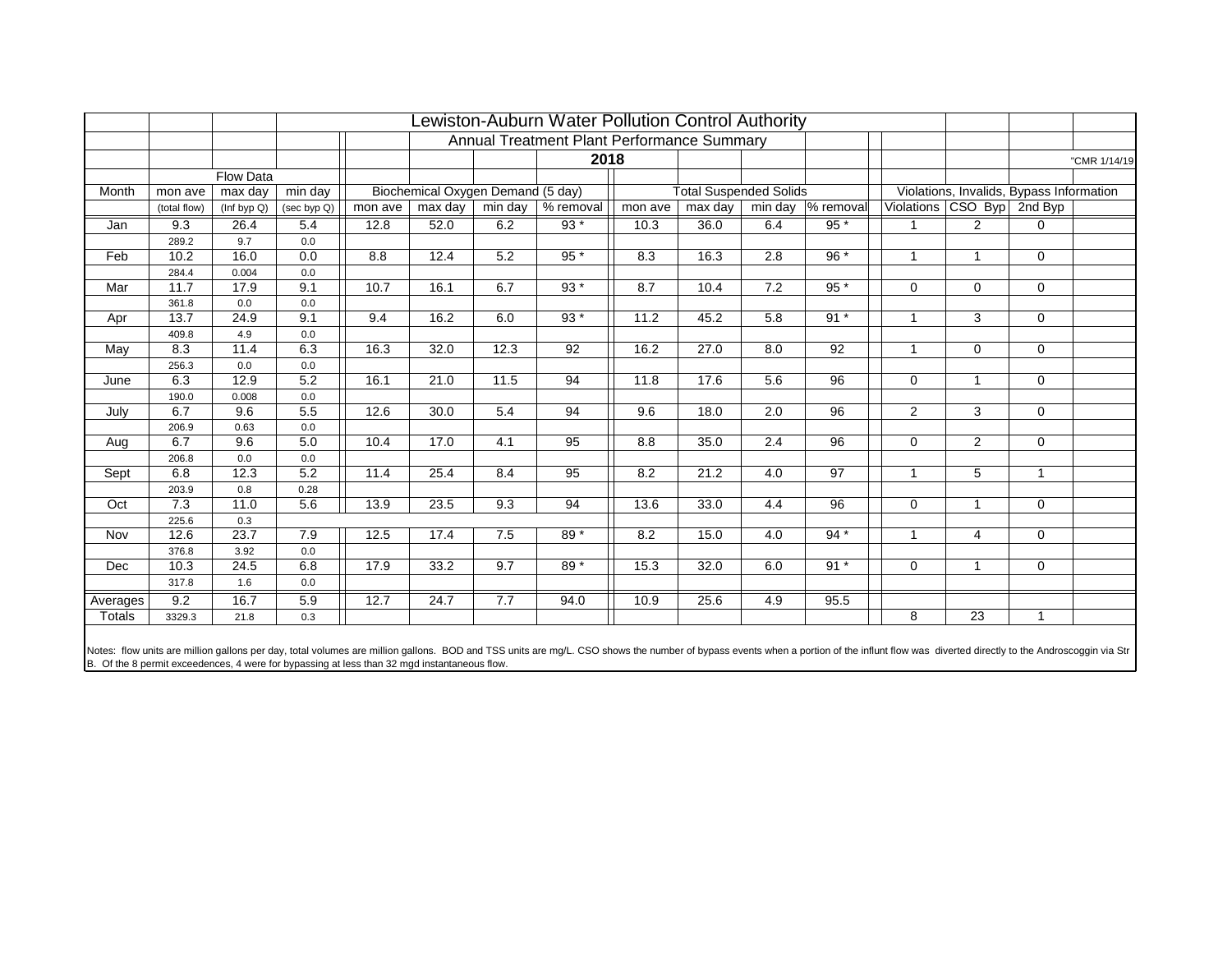|               |               |                  | Lewiston-Auburn Water Pollution Control Authority<br>Annual Treatment Plant Performance Summary |         |                                   |         |           |         |                               |                  |                                      |              |                |                                          |               |
|---------------|---------------|------------------|-------------------------------------------------------------------------------------------------|---------|-----------------------------------|---------|-----------|---------|-------------------------------|------------------|--------------------------------------|--------------|----------------|------------------------------------------|---------------|
|               |               |                  |                                                                                                 |         |                                   |         | 2019      |         |                               |                  |                                      |              |                |                                          | TBP 1/16/2020 |
|               |               | <b>Flow Data</b> |                                                                                                 |         |                                   |         |           |         |                               |                  |                                      |              |                |                                          |               |
| Month         | mon ave       | max day          | min day                                                                                         |         | Biochemical Oxygen Demand (5 day) |         |           |         | <b>Total Suspended Solids</b> |                  |                                      |              |                | Violations, Invalids, Bypass Information |               |
|               | (total flow)  | (Inf byp Q)      | (sec byp Q)                                                                                     | mon ave | max day                           | min day | % removal | mon ave | max day                       |                  | min day $\sqrt{\frac{9}{6}}$ removal | Violations   | $CSO$ Byp      | 2nd Byp                                  |               |
| Jan           | 8.8           | 24.9             | 6.3                                                                                             | 16.6    | 29.0                              | 5.7     | 92        | 13.6    | 30.0                          | 4.4              | 92                                   | $\mathbf 0$  |                | 0                                        |               |
|               | 271.7         | 6.7              | 0.0                                                                                             |         |                                   |         |           |         |                               |                  |                                      |              |                |                                          |               |
| Feb           | 7.2           | 11.0             | 5.9                                                                                             | 15.0    | 26.2                              | 8.7     | 93        | 12.4    | 22.0                          | 5.2              | 94                                   | $\Omega$     | $\Omega$       | $\mathbf{0}$                             |               |
|               | 202.5         | 0.0              | 0.0                                                                                             |         |                                   |         |           |         |                               |                  |                                      |              |                |                                          |               |
| Mar           | 11.1          | 21.8             | 5.8                                                                                             | 17.6    | 68.8                              | 9.7     | 89        | 9.0     | 14.4                          | 5.6              | 95                                   | $\mathbf{1}$ | 2              | $\mathbf 0$                              |               |
|               | 343.0         | 0.04             | 0.0                                                                                             |         |                                   |         |           |         |                               |                  |                                      |              |                |                                          |               |
| Apr           | 15.2          | 28.1             | 12.4                                                                                            | 14.7    | 19.3                              | 10.4    | 85        | 10.6    | 15.0                          | 7.6              | 91                                   |              | $\mathbf{1}$   | $\mathbf 0$                              |               |
|               | 455.7<br>11.2 | 5.3<br>15.9      | 0.0<br>8.0                                                                                      | 11.7    | 18.6                              |         | 93        |         |                               |                  | 96                                   | $\mathbf 1$  |                |                                          |               |
| May           |               |                  |                                                                                                 |         |                                   | 4.4     |           | 8.6     | 14.0                          | 4.0              |                                      |              | $\mathbf{1}$   | $\mathbf{0}$                             |               |
|               | 348.2<br>10.1 | 0.2<br>19.6      | 0.0<br>7.6                                                                                      | 11.2    | 19.5                              |         | 94        | 19.5    | 36.0                          | 8.4              | 92                                   | $\mathbf 0$  | $\overline{4}$ | $\mathbf 0$                              |               |
| June          | 255.1         | 1.6              | 0.0                                                                                             |         |                                   | 6.8     |           |         |                               |                  |                                      |              |                |                                          |               |
| July          | 7.4           | 13.2             | 5.9                                                                                             | 6.6     | 8.9                               | 4.3     | 96        | 8.4     | 13.3                          | $\overline{3.6}$ | 96                                   | $\Omega$     | $\mathbf{1}$   | $\mathbf 0$                              |               |
|               | 230.9         | 0.20             | 0.0                                                                                             |         |                                   |         |           |         |                               |                  |                                      |              |                |                                          |               |
| Aug           | 6.1           | 12.6             | 5.0                                                                                             | 7.5     | 24.0                              | 3.7     | 97        | 8.5     | 17.0                          | 4.0              | 97                                   | $\Omega$     | 3              | $\mathbf 0$                              |               |
|               | 188.1         | 0.5              | 0.0                                                                                             |         |                                   |         |           |         |                               |                  |                                      |              |                |                                          |               |
| Sept          | 5.6           | 7.7              | 4.8                                                                                             | 6.1     | 10.1                              | 3.7     | 98        | 7.6     | 11.6                          | 3.5              | 97                                   | $\Omega$     | $\Omega$       | $\mathbf 0$                              |               |
|               | 166.7         | 0.0              | 0.0                                                                                             |         |                                   |         |           |         |                               |                  |                                      |              |                |                                          |               |
| Oct           | 8.4           | 20.0             | 4.7                                                                                             | 21.6    | 73.4                              | 8.8     | 88        | 18.2    | 61.0                          | 7.6              | 93                                   | 3            | $\overline{4}$ | $\mathbf{1}$                             |               |
|               | 268.8         | 1.1              | 0.1                                                                                             |         |                                   |         |           |         |                               |                  |                                      |              |                |                                          |               |
| Nov           | 8.6           | 15.7             | 6.4                                                                                             | 16.1    | 26.0                              | 12.2    | 90        | 12.4    | 17.0                          | 8.4              | 94                                   | $\mathbf 0$  | $\mathbf{1}$   | 0                                        |               |
|               | 241.3         | 0.23             | 0.0                                                                                             |         |                                   |         |           |         |                               |                  |                                      |              |                |                                          |               |
| Dec           | 10.7          | 29.9             | 6.8                                                                                             | 19.4    | 107.1                             | 9.3     | 90        | 24.9    | 138.0                         | 6.0              | 88                                   | 8            | $\mathbf{1}$   | $\mathbf{1}$                             |               |
|               | 330.8         | 12.7             | 0.0                                                                                             |         |                                   |         |           |         |                               |                  |                                      |              |                |                                          |               |
| Averages      | 9.2           | 18.4             | 6.6                                                                                             | 13.7    | 35.9                              | 7.3     | 92.1      | 12.8    | 32.4                          | 5.7              | 93.8                                 |              |                |                                          |               |
| <b>Totals</b> | 3302.8        | 28.5             | 0.1                                                                                             |         |                                   |         |           |         |                               |                  |                                      | 14           | 19             | $\overline{2}$                           |               |
|               |               |                  |                                                                                                 |         |                                   |         |           |         |                               |                  |                                      |              |                |                                          |               |

Notes: flow units are million gallons per day, total volumes are million gallons. BOD and TSS units are mg/L. CSO shows the number of bypass events when a portion of the influnt flow was diverted directly to the Androscogg B.